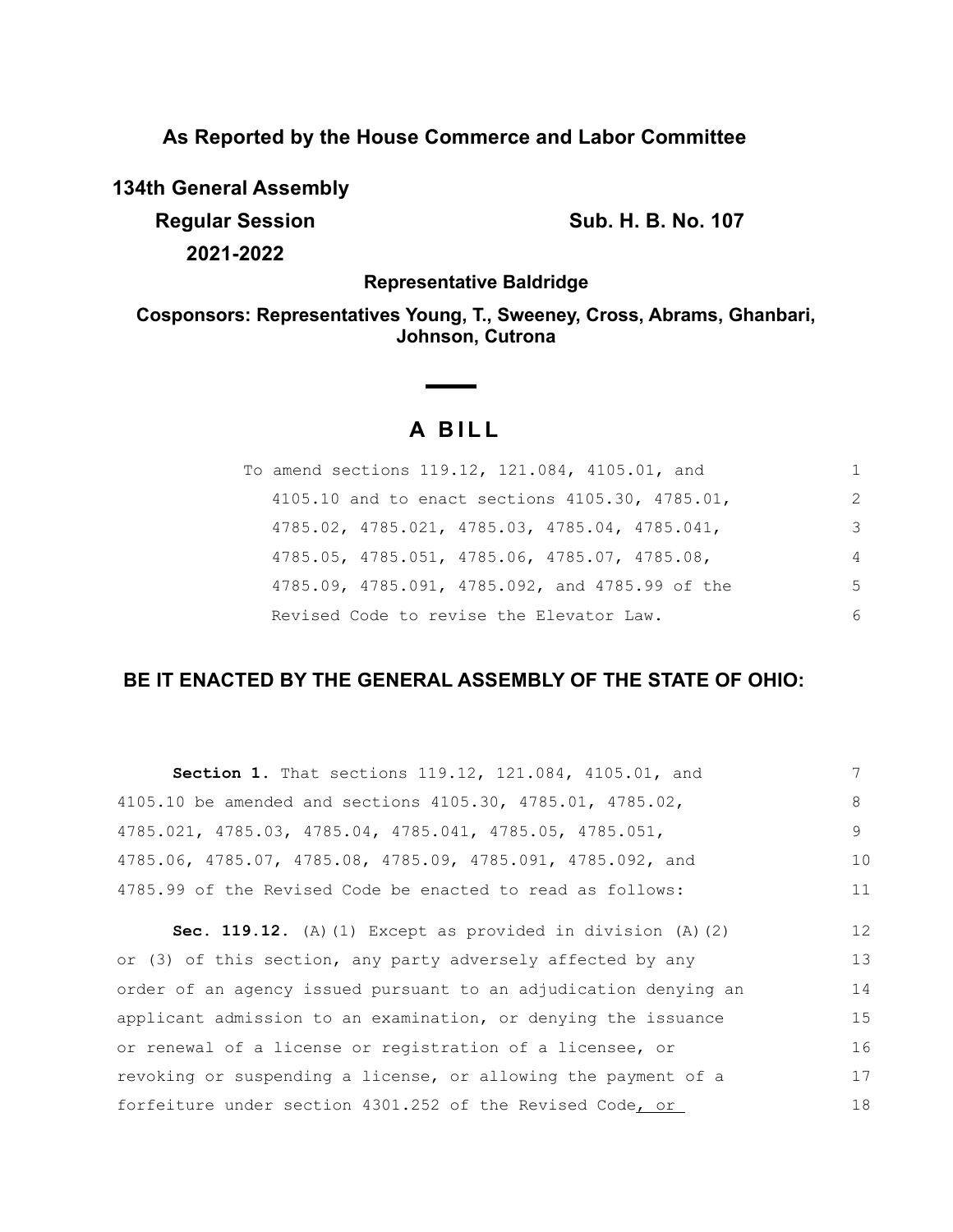### **Sub. H. B. No. 107 Page 2 As Reported by the House Commerce and Labor Committee**

| imposing a civil penalty under section 4785.091 of the Revised   | 19 |
|------------------------------------------------------------------|----|
| Code may appeal from the order of the agency to the court of     | 20 |
| common pleas of the county in which the place of business of the | 21 |
| licensee is located or the county in which the licensee is a     | 22 |
| resident.                                                        | 23 |
| (2) An appeal from an order described in division (A) (1)        | 24 |
| of this section issued by any of the following agencies shall be | 25 |
| made to the court of common pleas of Franklin county:            | 26 |
| (a) The liquor control commission;                               | 27 |
| (b) The Ohio casino control commission $\tau_L$                  | 28 |
| (c) The state medical board;                                     | 29 |
| (e)(d) The state chiropractic board;                             | 30 |
| (d) (e) The board of nursing;                                    | 31 |
| (e) (f) The bureau of workers' compensation regarding            | 32 |
| participation in the health partnership program created in       | 33 |
| sections 4121.44 and 4121.441 of the Revised Code;               | 34 |
| (g) The elevator safety review board.                            | 35 |
| (3) If any party appealing from an order described in            | 36 |
| division (A)(1) of this section is not a resident of and has no  | 37 |
| place of business in this state, the party may appeal to the     | 38 |
| court of common pleas of Franklin county.                        | 39 |
| (B) Any party adversely affected by any order of an agency       | 40 |
| issued pursuant to any other adjudication may appeal to the      | 41 |
| court of common pleas of Franklin county, except that appeals    | 42 |
| from orders of the fire marshal issued under Chapter 3737. of    | 43 |
| the Revised Code may be to the court of common pleas of the      | 44 |
| county in which the building of the aggrieved person is located  | 45 |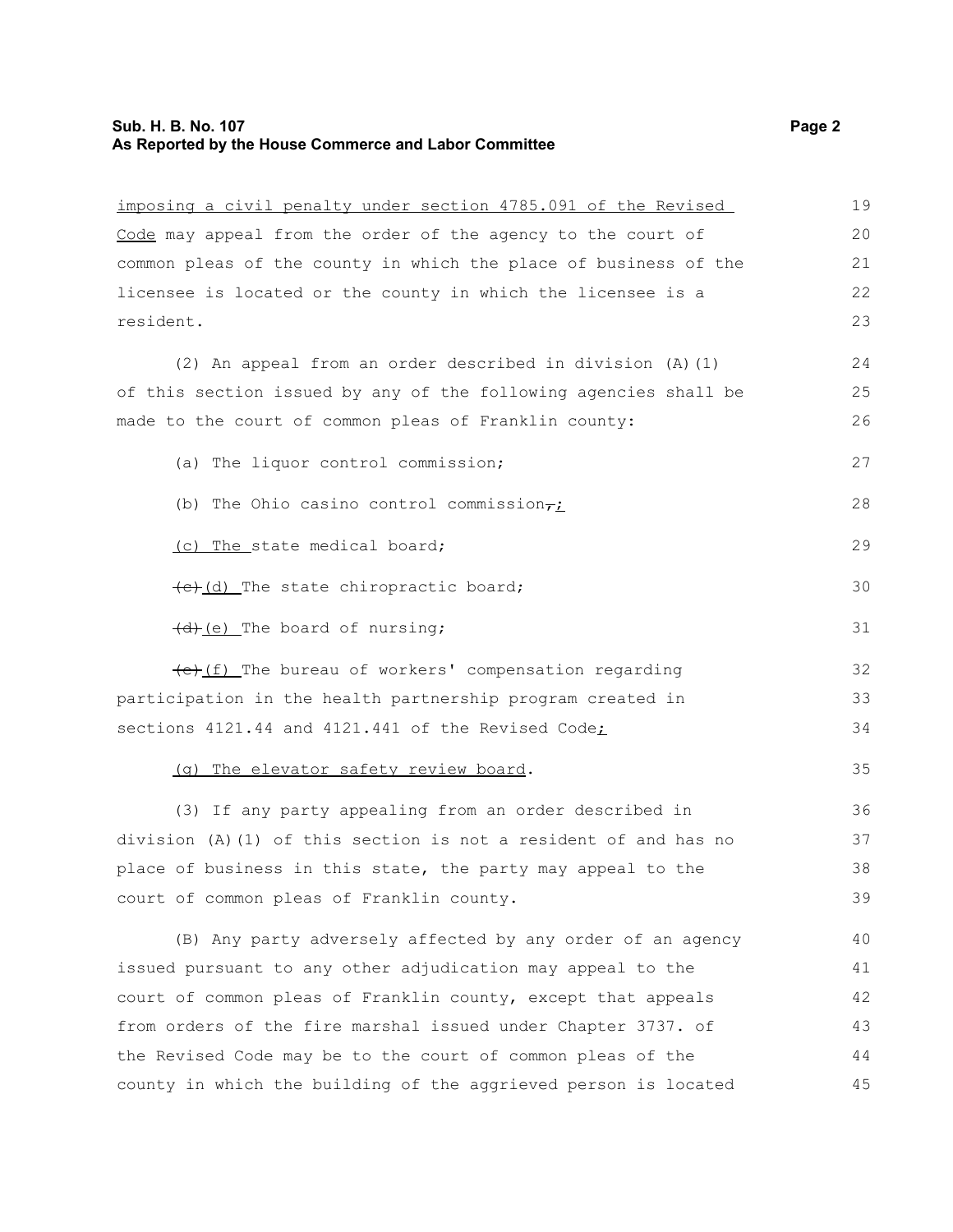#### **Sub. H. B. No. 107 Page 3 As Reported by the House Commerce and Labor Committee**

and except that appeals under division (B) of section 124.34 of the Revised Code from a decision of the state personnel board of review or a municipal or civil service township civil service commission shall be taken to the court of common pleas of the county in which the appointing authority is located or, in the case of an appeal by the department of rehabilitation and correction, to the court of common pleas of Franklin county. 46 47 48 49 50 51 52

(C) This section does not apply to appeals from the department of taxation. 53 54

(D) Any party desiring to appeal shall file a notice of appeal with the agency setting forth the order appealed from and stating that the agency's order is not supported by reliable, probative, and substantial evidence and is not in accordance with law. The notice of appeal may, but need not, set forth the specific grounds of the party's appeal beyond the statement that the agency's order is not supported by reliable, probative, and substantial evidence and is not in accordance with law. The notice of appeal shall also be filed by the appellant with the court. In filing a notice of appeal with the agency or court, the notice that is filed may be either the original notice or a copy of the original notice. Unless otherwise provided by law relating to a particular agency, notices of appeal shall be filed within fifteen days after the mailing of the notice of the agency's order as provided in this section. For purposes of this paragraph, an order includes a determination appealed pursuant to division (C) of section 119.092 of the Revised Code. The amendments made to this paragraph by Sub. H.B. 215 of the 128th general assembly are procedural, and this paragraph as amended by those amendments shall be applied retrospectively to all appeals pursuant to this paragraph filed before September 13, 2010, but not earlier than May 7, 2009, which was the date the 55 56 57 58 59 60 61 62 63 64 65 66 67 68 69 70 71 72 73 74 75 76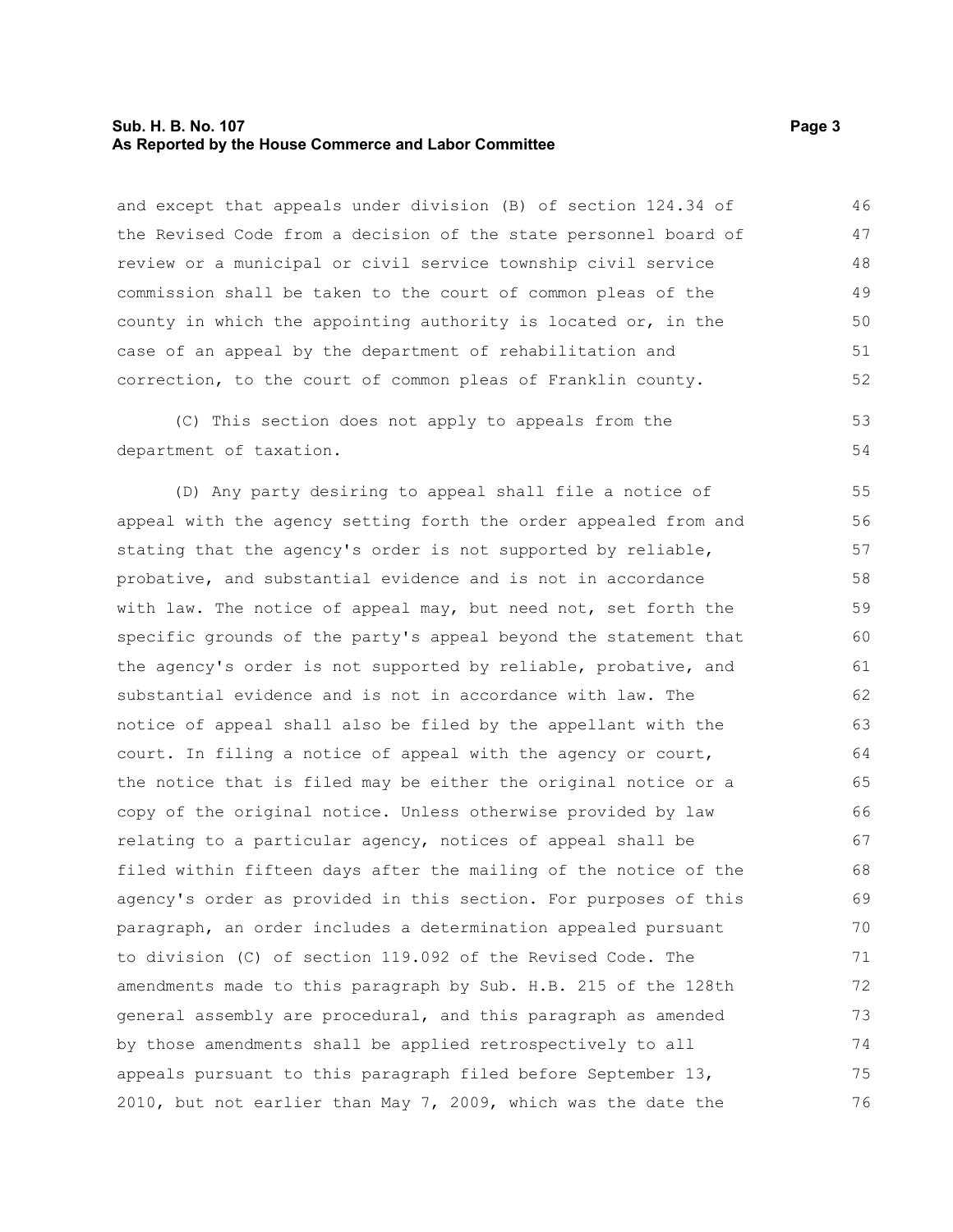#### **Sub. H. B. No. 107 Page 4 As Reported by the House Commerce and Labor Committee**

supreme court of Ohio released its opinion and judgment in Medcorp, Inc. v. Ohio Dep't. of Job and Family Servs. (2009), 121 Ohio St.3d 622.

(E) The filing of a notice of appeal shall not automatically operate as a suspension of the order of an agency. If it appears to the court that an unusual hardship to the appellant will result from the execution of the agency's order pending determination of the appeal, the court may grant a suspension and fix its terms. If an appeal is taken from the judgment of the court and the court has previously granted a suspension of the agency's order as provided in this section, the suspension of the agency's order shall not be vacated and shall be given full force and effect until the matter is finally adjudicated. No renewal of a license or permit shall be denied by reason of the suspended order during the period of the appeal from the decision of the court of common pleas. In the case of an appeal from the Ohio casino control commission, the state medical board, or the state chiropractic board, the court may grant a suspension and fix its terms if it appears to the court that an unusual hardship to the appellant will result from the execution of the agency's order pending determination of the appeal and the health, safety, and welfare of the public will not be threatened by suspension of the order. This provision shall not be construed to limit the factors the court may consider in determining whether to suspend an order of any other agency pending determination of an appeal. 80 81 82 83 84 85 86 87 88 89 90 91 92 93 94 95 96 97 98 99 100 101 102

(F) The final order of adjudication may apply to any renewal of a license or permit which has been granted during the period of the appeal. 103 104 105

(G) Notwithstanding any other provision of this section,

77 78 79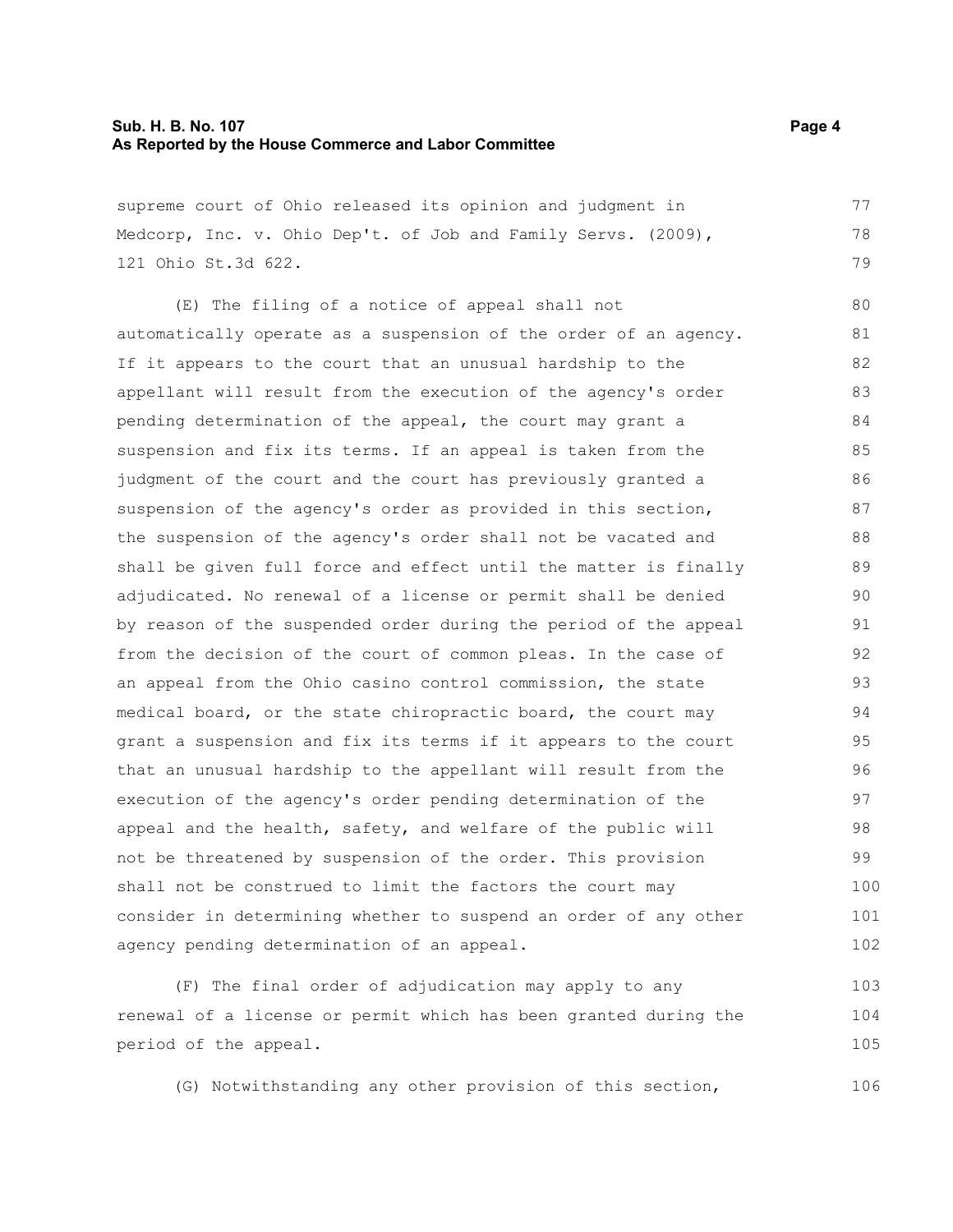#### **Sub. H. B. No. 107 Page 5 As Reported by the House Commerce and Labor Committee**

any order issued by a court of common pleas or a court of appeals suspending the effect of an order of the liquor control commission issued pursuant to Chapter 4301. or 4303. of the Revised Code that suspends, revokes, or cancels a permit issued under Chapter 4303. of the Revised Code or that allows the payment of a forfeiture under section 4301.252 of the Revised Code shall terminate not more than six months after the date of the filing of the record of the liquor control commission with the clerk of the court of common pleas and shall not be extended. The court of common pleas, or the court of appeals on appeal, shall render a judgment in that matter within six months after the date of the filing of the record of the liquor control commission with the clerk of the court of common pleas. A court of appeals shall not issue an order suspending the effect of an order of the liquor control commission that extends beyond six months after the date on which the record of the liquor control commission is filed with a court of common pleas. 107 108 109 110 111 112 113 114 115 116 117 118 119 120 121 122 123

(H) Notwithstanding any other provision of this section, any order issued by a court of common pleas or a court of appeals suspending the effect of an order of the Ohio casino control commission issued under Chapter 3772. of the Revised Code that limits, conditions, restricts, suspends, revokes, denies, not renews, fines, or otherwise penalizes an applicant, licensee, or person excluded or ejected from a casino facility in accordance with section 3772.031 of the Revised Code shall terminate not more than six months after the date of the filing of the record of the Ohio casino control commission with the clerk of the court of common pleas and shall not be extended. The court of common pleas, or the court of appeals on appeal, shall render a judgment in that matter within six months after the date of the filing of the record of the Ohio casino control 124 125 126 127 128 129 130 131 132 133 134 135 136 137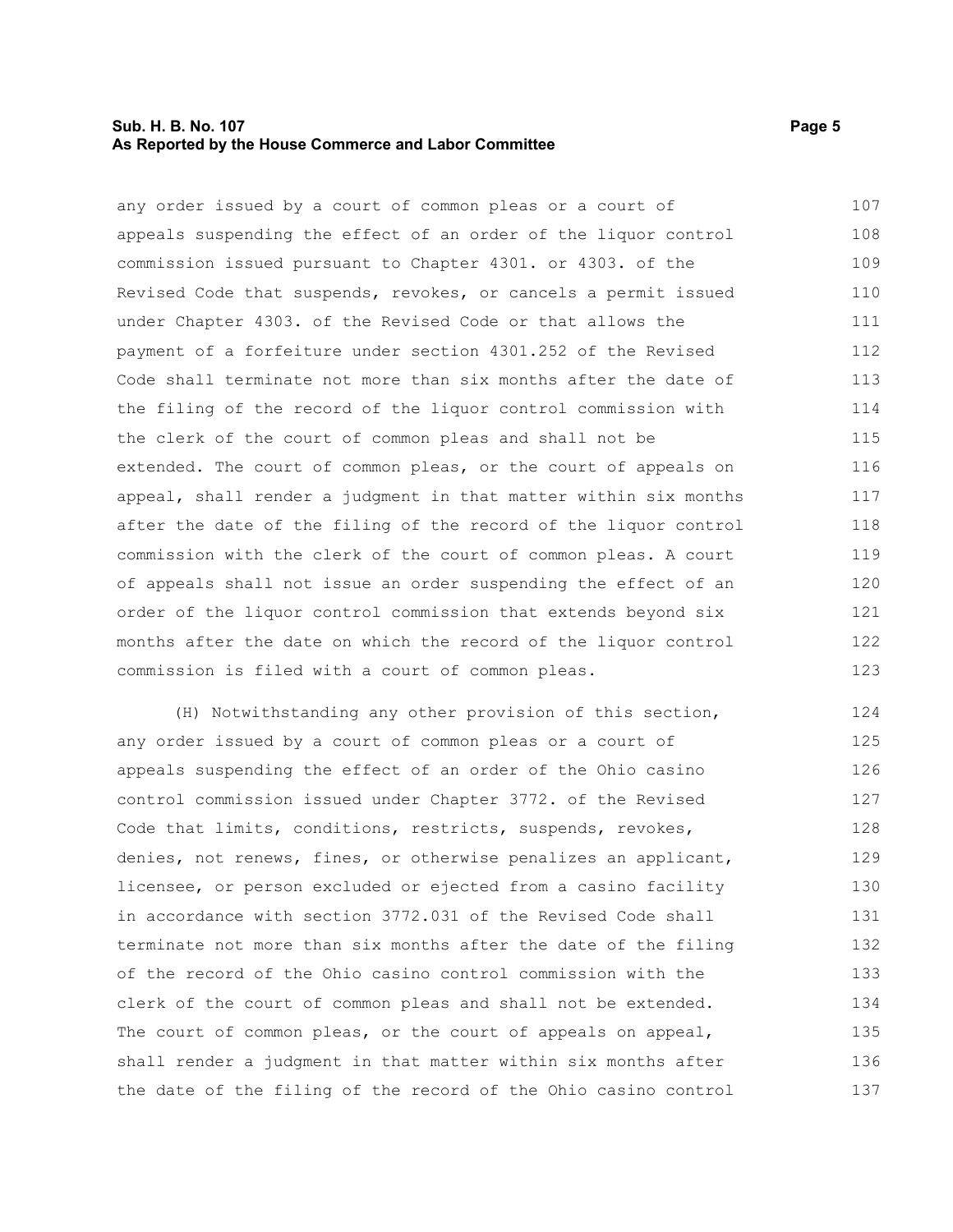#### **Sub. H. B. No. 107 Page 6 As Reported by the House Commerce and Labor Committee**

commission with the clerk of the court of common pleas. A court of appeals shall not issue an order suspending the effect of an order of the Ohio casino control commission that extends beyond six months after the date on which the record of the Ohio casino control commission is filed with the clerk of a court of common pleas. 138 139 140 141 142 143

(I) Notwithstanding any other provision of this section, any order issued by a court of common pleas suspending the effect of an order of the state medical board or state chiropractic board that limits, revokes, suspends, places on probation, or refuses to register or reinstate a certificate issued by the board or reprimands the holder of the certificate shall terminate not more than fifteen months after the date of the filing of a notice of appeal in the court of common pleas, or upon the rendering of a final decision or order in the appeal by the court of common pleas, whichever occurs first. 144 145 146 147 148 149 150 151 152 153

 $(H+(J))$  Within thirty days after receipt of a notice of appeal from an order in any case in which a hearing is required by sections 119.01 to 119.13 of the Revised Code, the agency shall prepare and certify to the court a complete record of the proceedings in the case. Failure of the agency to comply within the time allowed, upon motion, shall cause the court to enter a finding in favor of the party adversely affected. Additional time, however, may be granted by the court, not to exceed thirty days, when it is shown that the agency has made substantial effort to comply. The record shall be prepared and transcribed, and the expense of it shall be taxed as a part of the costs on the appeal. The appellant shall provide security for costs satisfactory to the court of common pleas. Upon demand by any interested party, the agency shall furnish at the cost of the party requesting it a copy of the stenographic report of 154 155 156 157 158 159 160 161 162 163 164 165 166 167 168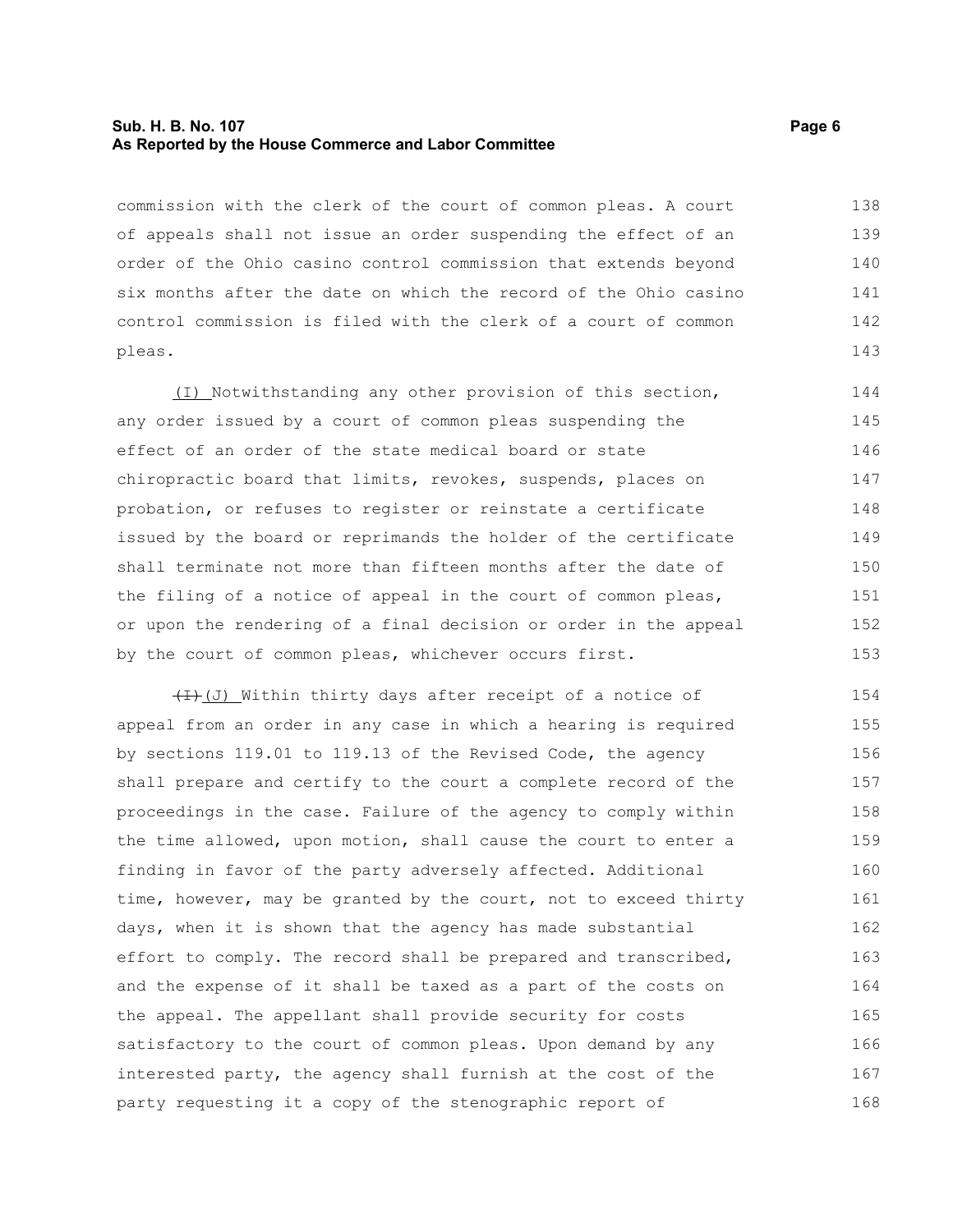#### **Sub. H. B. No. 107 Page 7 As Reported by the House Commerce and Labor Committee**

testimony offered and evidence submitted at any hearing and a copy of the complete record. 169 170

 $\left(\overline{J}\right)$  (K) Notwithstanding any other provision of this section, any party desiring to appeal an order or decision of the state personnel board of review shall, at the time of filing a notice of appeal with the board, provide a security deposit in an amount and manner prescribed in rules that the board shall adopt in accordance with this chapter. In addition, the board is not required to prepare or transcribe the record of any of its proceedings unless the appellant has provided the deposit described above. The failure of the board to prepare or transcribe a record for an appellant who has not provided a security deposit shall not cause a court to enter a finding adverse to the board. 171 172 173 174 175 176 177 178 179 180 181 182

 $(H, L)$  Unless otherwise provided by law, in the hearing of the appeal, the court is confined to the record as certified to it by the agency. Unless otherwise provided by law, the court may grant a request for the admission of additional evidence when satisfied that the additional evidence is newly discovered and could not with reasonable diligence have been ascertained prior to the hearing before the agency. 183 184 185 186 187 188 189

 $(H)$  (M) The court shall conduct a hearing on the appeal and shall give preference to all proceedings under sections 119.01 to 119.13 of the Revised Code, over all other civil cases, irrespective of the position of the proceedings on the calendar of the court. An appeal from an order of the state medical board issued pursuant to division (G) of either section 4730.25 or 4731.22 of the Revised Code, the state chiropractic board issued pursuant to section 4734.37 of the Revised Code, the liquor control commission issued pursuant to Chapter 4301. or 4303. of 190 191 192 193 194 195 196 197 198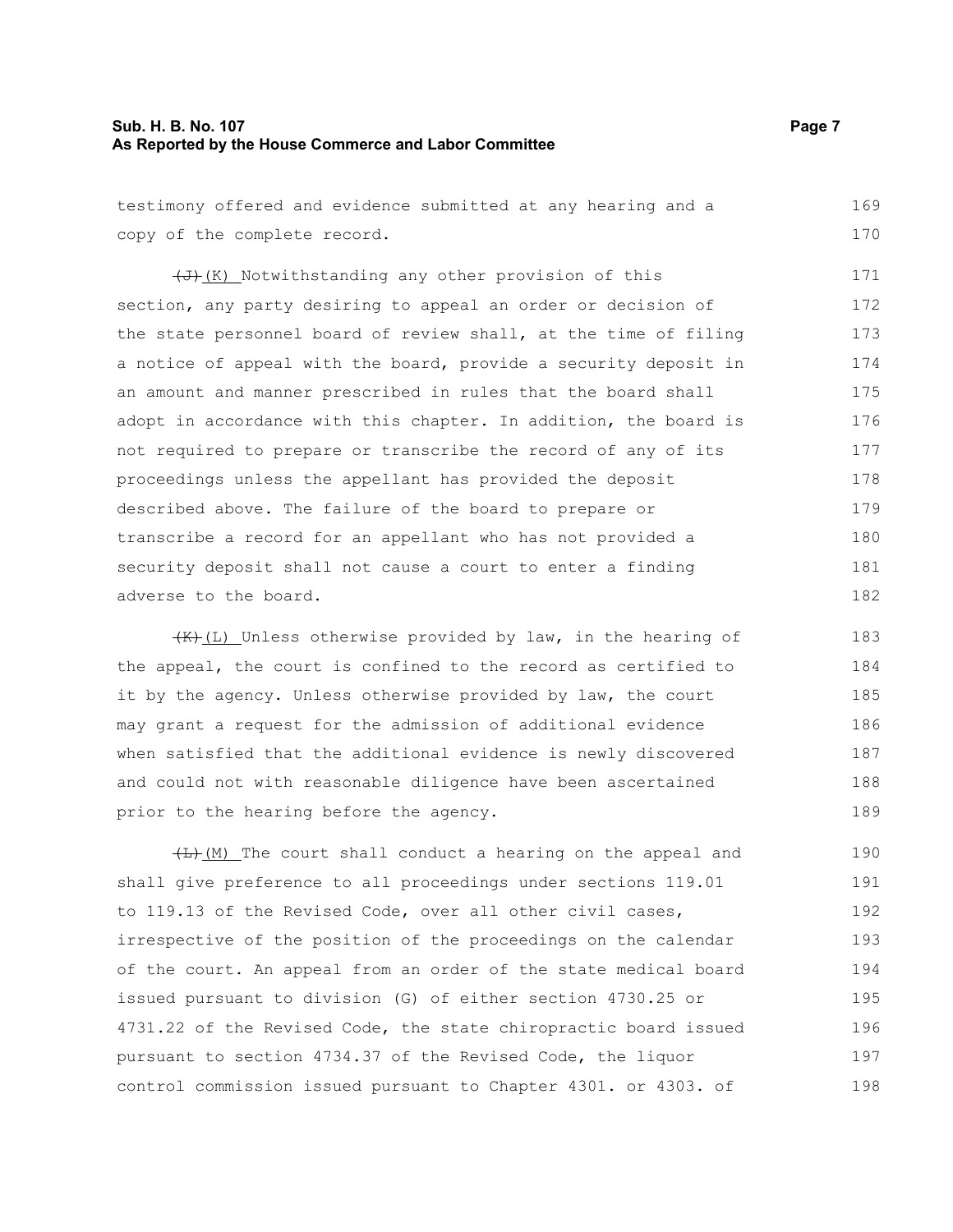#### **Sub. H. B. No. 107 Page 8 As Reported by the House Commerce and Labor Committee**

the Revised Code, or the Ohio casino control commission issued pursuant to Chapter 3772. of the Revised Code shall be set down for hearing at the earliest possible time and takes precedence over all other actions. The hearing in the court of common pleas shall proceed as in the trial of a civil action, and the court shall determine the rights of the parties in accordance with the laws applicable to a civil action. At the hearing, counsel may be heard on oral argument, briefs may be submitted, and evidence may be introduced if the court has granted a request for the presentation of additional evidence. 199 200 201 202 203 204 205 206 207 208

 $\left(\frac{M}{M}\right)$  (N) The court may affirm the order of the agency complained of in the appeal if it finds, upon consideration of the entire record and any additional evidence the court has admitted, that the order is supported by reliable, probative, and substantial evidence and is in accordance with law. In the absence of this finding, it may reverse, vacate, or modify the order or make such other ruling as is supported by reliable, probative, and substantial evidence and is in accordance with law. The court shall award compensation for fees in accordance with section 2335.39 of the Revised Code to a prevailing party, other than an agency, in an appeal filed pursuant to this section. 209 210 211 212 213 214 215 216 217 218 219 220

 $(H)$  (O) The judgment of the court shall be final and conclusive unless reversed, vacated, or modified on appeal. These appeals may be taken either by the party or the agency, shall proceed as in the case of appeals in civil actions, and shall be pursuant to the Rules of Appellate Procedure and, to the extent not in conflict with those rules, Chapter 2505. of the Revised Code. An appeal by the agency shall be taken on questions of law relating to the constitutionality, construction, or interpretation of statutes and rules of the 221 222 223 224 225 226 227 228 229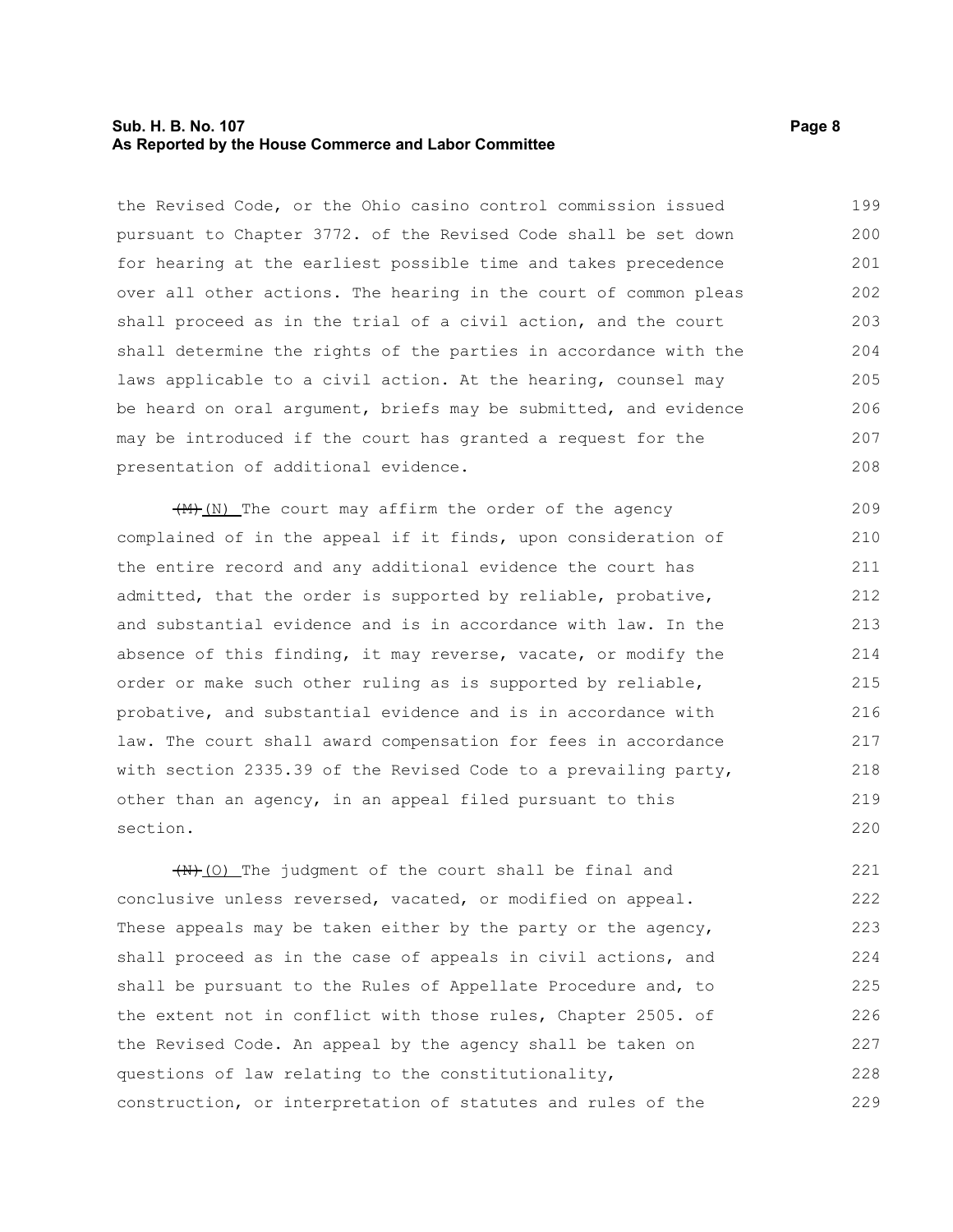#### **Sub. H. B. No. 107 Page 9 As Reported by the House Commerce and Labor Committee**

agency, and, in the appeal, the court may also review and determine the correctness of the judgment of the court of common pleas that the order of the agency is not supported by any reliable, probative, and substantial evidence in the entire record. 230 231 232 233 234

The court shall certify its judgment to the agency or take any other action necessary to give its judgment effect.

**Sec. 121.084.** (A) All moneys collected under sections 3783.05, 3791.07, 4104.07, 4104.18, 4104.44, 4105.17, 4105.20, 4169.03, and 5104.051, and Chapter 4785. of the Revised Code, and any other moneys collected by the division of industrial compliance shall be paid into the state treasury to the credit of the industrial compliance operating fund, which is hereby created. The department of commerce shall use the moneys in the fund for paying the operating expenses of the division and the administrative assessment described in division (B) of this section. 237 238 239 240 241 242 243 244 245 246

(B) The director of commerce, with the approval of the director of budget and management, shall prescribe procedures for assessing the industrial compliance operating fund a proportionate share of the administrative costs of the department of commerce. The assessment shall be made in accordance with those procedures and be paid from the industrial compliance operating fund to the division of administration fund created in section 121.08 of the Revised Code. 247 248 249 250 251 252 253 254

**Sec. 4105.01.** As used in this chapter:

(A) "Elevator" means a hoisting and lowering apparatus equipped with a car, cage, or platform which moves on or between permanent rails or guides and serves two or more fixed landings 256 257 258

235 236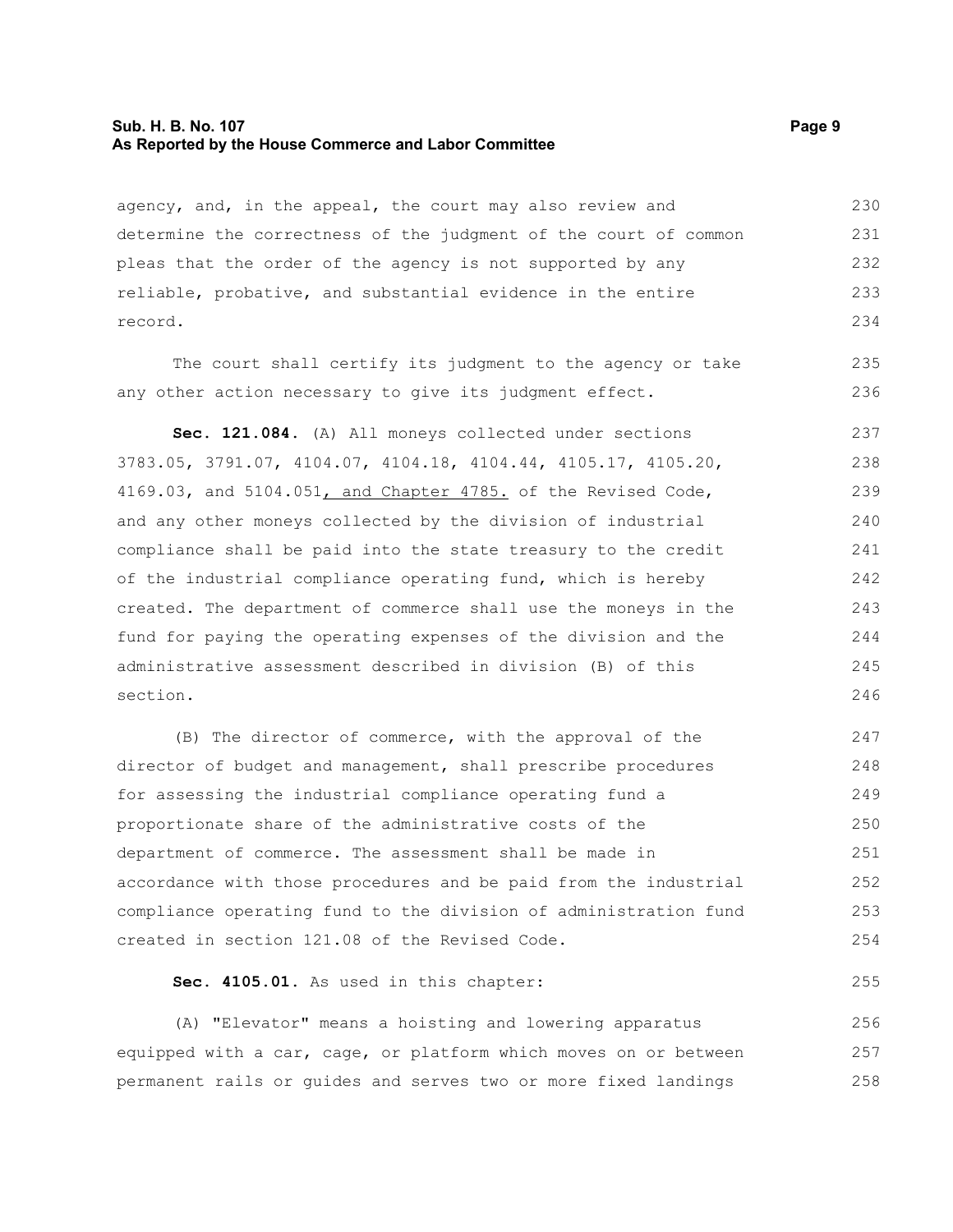#### **Sub. H. B. No. 107 Page 10 As Reported by the House Commerce and Labor Committee**

in a building or structure to which section 3781.06 of the Revised Code applies or in a private residence. "Elevator" includes dumb-waiters other than hand-powered dumb-waiters,

escalators, manlifts, moving walks, of the endless belt type, other lifting or lowering apparatus permanently installed on or between rails or guides, and all equipment, machinery, and construction related to any elevator; but does not include construction hoists and other similar temporary lifting or lowering apparatuses, ski lifts, chairlifts installed in a private residence, a lifting device installed in a showroom for demonstration purposes only, traveling, portable amusement rides or devices that are not affixed to a permanent foundation, or nonportable amusement rides or devices that are affixed to a permanent foundation. 262 263 264 265 266 267 268 269 270 271 272

(B) "Passenger elevator" means an elevator that is designed to carry persons to its contract capacity. 273 274

(C) "Freight elevator" means an elevator normally used for carrying freight and on which only the operator and employees in the pursuit of their duties, by the permission of the employer, are allowed to ride. 275 276 277 278

(D) "Gravity elevator" means an elevator utilizing gravity to move. 279 280

(E) "General inspector" means a state inspector examined and hired to inspect elevators and lifting apparatus for that state. 281 282 283

(F) "Special inspector" means an inspector examined and commissioned by the superintendent of industrial compliance to inspect elevators and lifting apparatus in the state. 284 285 286

(G) "Inspector" means either a general or special 287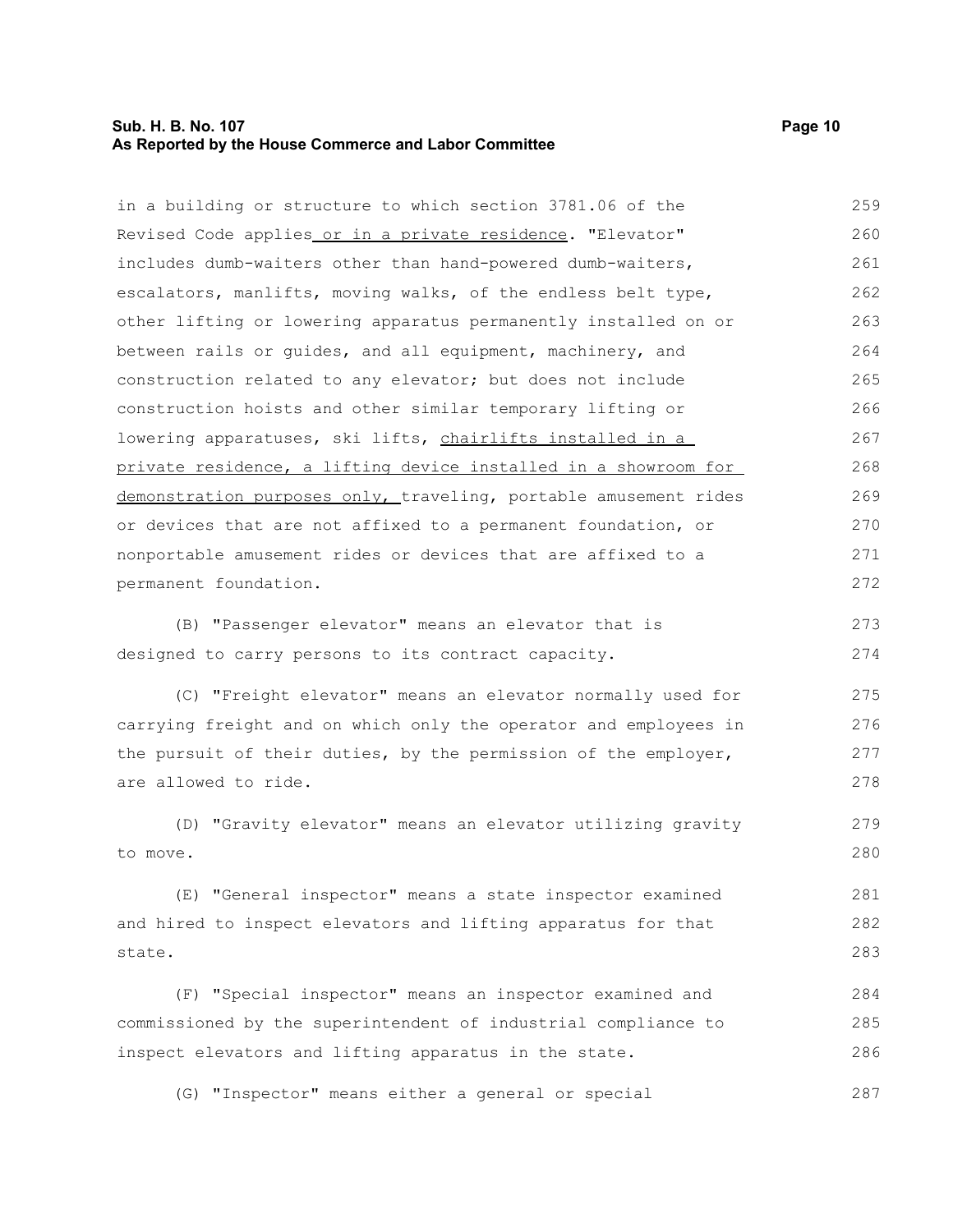| Sub. H. B. No. 107<br>As Reported by the House Commerce and Labor Committee                | Page 11 |
|--------------------------------------------------------------------------------------------|---------|
| inspector.                                                                                 | 288     |
| (H) "Private residence" has the same meaning as in section                                 | 289     |
| 4785.01 of the Revised Code.                                                               | 290     |
| Sec. 4105.10. (A) Except as provided in division (B) of                                    | 291     |
| this section, elevators shall be inspected in accordance with                              | 292     |
| the following:                                                                             | 293     |
| (1) Every passenger elevator, escalator, moving walk, and                                  | 294     |
| freight elevator, including gravity elevators, shall be                                    | 295     |
| inspected twice every twelve months.                                                       | 296     |
| $\overline{(B) - (2)}$ Power dumb-waiters, hoists, and other lifting or                    | 297     |
| lowering apparatus, not designed to carry persons, permanently                             | 298     |
| installed, either on or between rails or guides, shall be                                  | 299     |
| inspected at least once every twelve months.                                               | 300     |
| $\left(\frac{1}{2} - \frac{1}{2}\right)$ The board of building standards may designate, by | 301     |
| rule, classifications of passenger elevators with a capacity of                            | 302     |
| seven hundred fifty pounds or less that shall be inspected once                            | 303     |
| every twelve months.                                                                       | 304     |
| (B) Division (A) of this section does not apply to an                                      | 305     |
| elevator installed in a private residence.                                                 | 306     |
| Sec. 4105.30. (A) It shall be the responsibility of the                                    | 307     |
| owner of all conveyances to have an elevator contractor licensed                           | 308     |
| under Chapter 4785. of the Revised Code ensure that the required                           | 309     |
| tests are performed at intervals in compliance with the ASME                               | 310     |
| A17.1/CSA B44 Appendix N, ASME A18.1, and ASCE 21. All tests                               | 311     |
| shall be performed by an elevator mechanic licensed under                                  | 312     |
| Chapter 4785. of the Revised Code.                                                         | 313     |
| (B) As used in this section, "ASME A17.1," "ASME A18.1,"                                   | 314     |
| "ASCE 21," and "conveyance" have the same meanings as in section                           | 315     |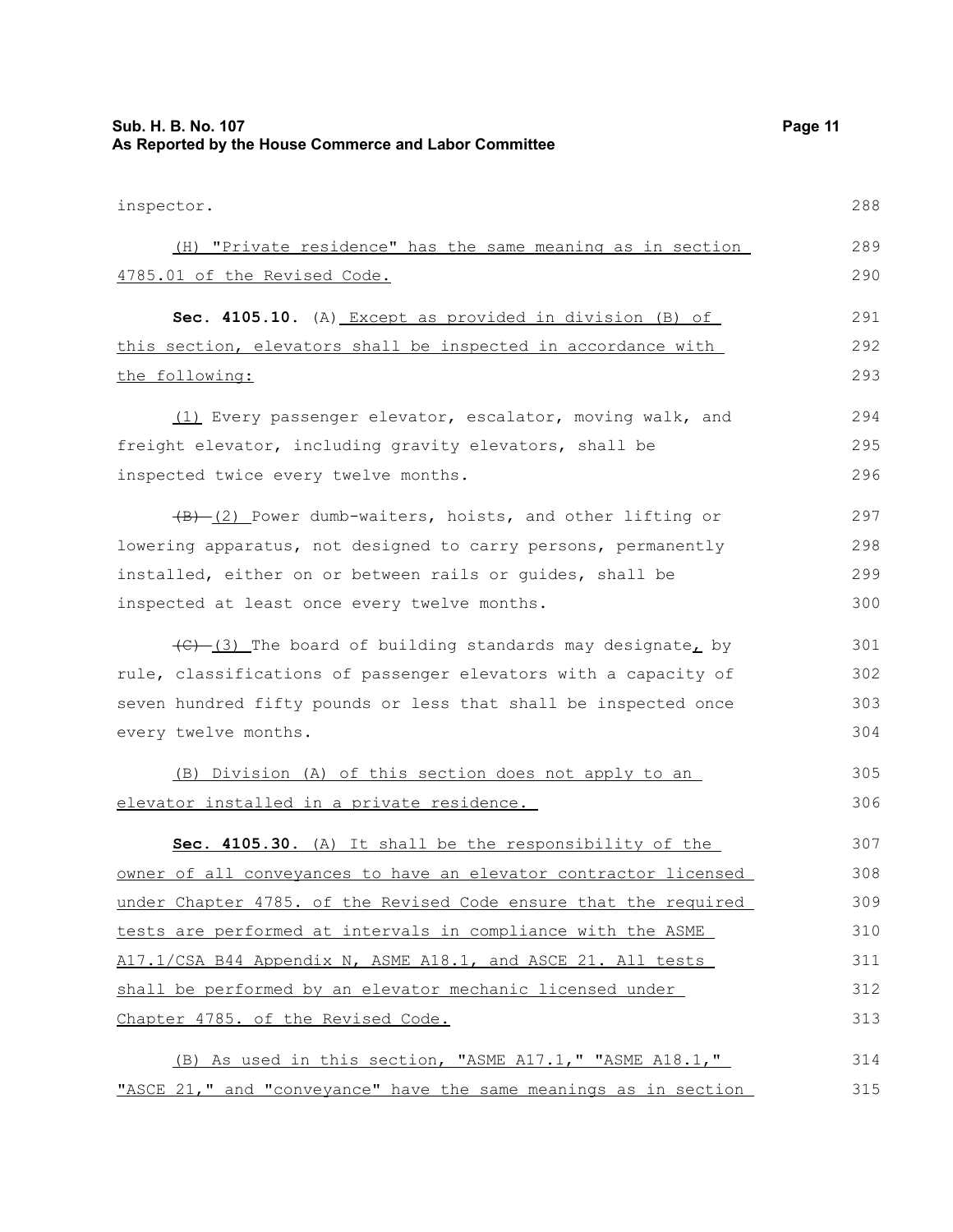| Sub. H. B. No. 107<br>As Reported by the House Commerce and Labor Committee |     |
|-----------------------------------------------------------------------------|-----|
| 4785.01 of the Revised Code.                                                | 316 |
| Sec. 4785.01. (A) As used in this chapter:                                  | 317 |
| (1) "Automated people mover" means an installation as                       | 318 |
| defined in the automated people mover standards.                            | 319 |
| (2) "Automated people mover standards" means the standards                  | 320 |
| adopted by the American society of civil engineers commonly                 | 321 |
| referred to as ASCE 21.                                                     | 322 |
| (3) "Belt manlifts safety standards" means the safety                       | 323 |
| standards adopted by the American society of mechanical                     | 324 |
| engineers commonly referred to as ASME A90.1.                               | 325 |
| (4) "Business entity" includes a sole proprietorship,                       | 326 |
| partnership, and corporation.                                               | 327 |
| (5) "Cableways, cranes, derricks, hoists, hooks, jacks,                     | 328 |
| and slings safety standards" means the safety standards adopted             | 329 |
| by the American society of mechanical engineers commonly                    | 330 |
| referred to as ASME B30.                                                    | 331 |
| (6) "Conveyance" means any means of transportation subject                  | 332 |
| to the jurisdiction of this chapter, as described in division               | 333 |
| (A) of section 4785.02 of the Revised Code.                                 | 334 |
| (7) "Conveyance services" means erecting, constructing,                     | 335 |
| installing, altering, servicing, repairing, dismantling,                    | 336 |
| removing, or maintaining a conveyance.                                      | 337 |
| (8) "Conveyors, cableways, and related equipment safety                     | 338 |
| code" means the safety code adopted by the American society of              | 339 |
| mechanical engineers commonly referred to as ASME B20.1.                    | 340 |
| (9) "Elevator" means a conveyance defined as an elevator                    | 341 |
| in the elevators and escalators safety code and the platform                | 342 |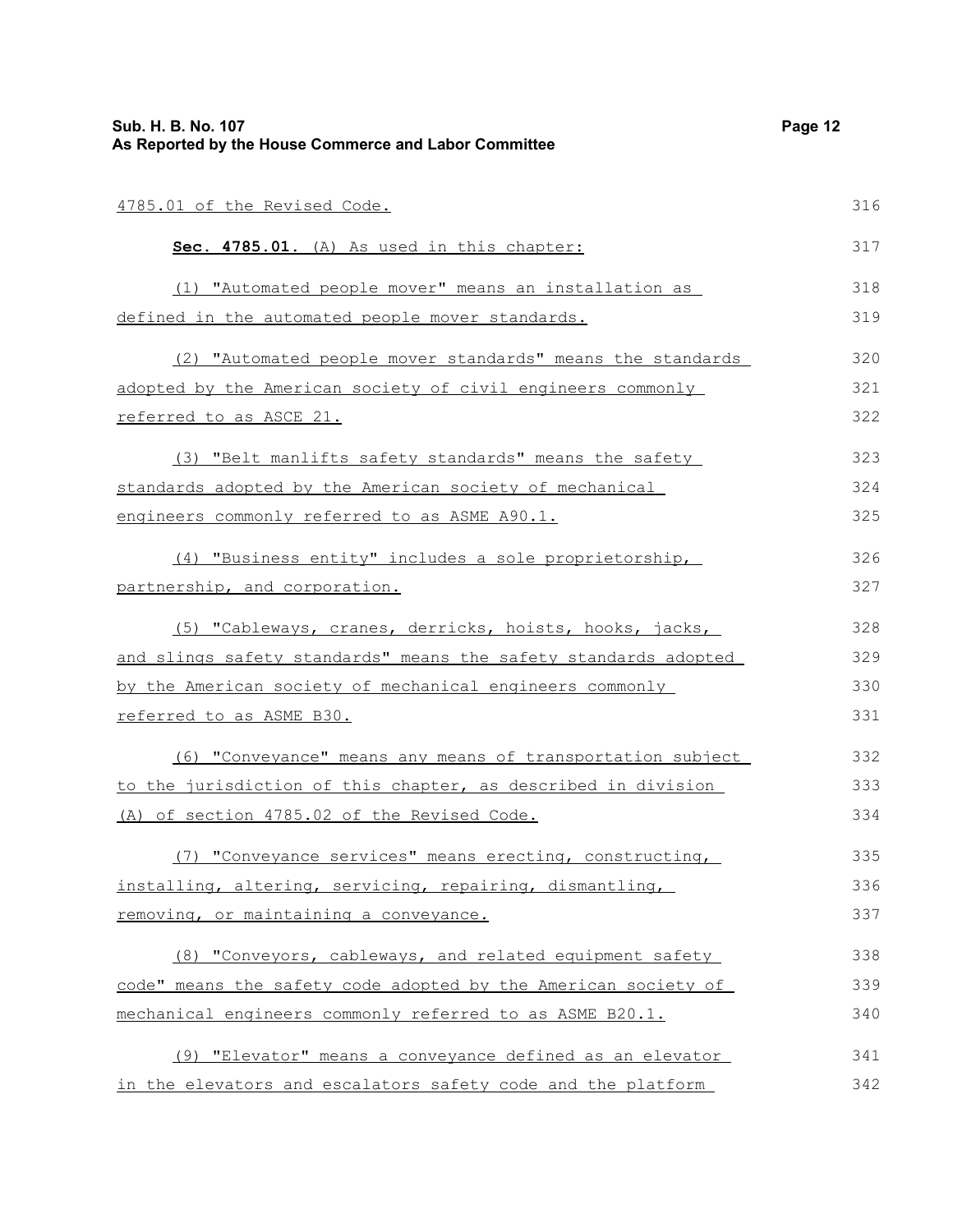| Sub. H. B. No. 107<br>As Reported by the House Commerce and Labor Committee | Page 13 |
|-----------------------------------------------------------------------------|---------|
|                                                                             |         |
| lifts and stairway chairlifts safety standards.                             | 343     |
| (10) "Elevator contractor" means any business entity that                   | 344     |
| has been issued an elevator contractor's license under this                 | 345     |
| chapter and that is engaged in the business of providing                    | 346     |
| conveyance services.                                                        | 347     |
| (11) "Elevator mechanic" means any individual who has been                  | 348     |
| issued an elevator mechanic's license under this chapter.                   | 349     |
| (12) "Elevator mechanic's license" means a license issued                   | 350     |
| by the division authorizing the holder to provide conveyance                | 351     |
| services and perform electrical work on conveyances.                        | 352     |
| (13) "Elevators and escalators safety code" means the                       | 353     |
| safety code adopted by the American society of mechanical                   | 354     |
| engineers commonly referred to as ASME A17.1/CSA B44.                       | 355     |
| (14) "Escalator" means a conveyance defined as an                           | 356     |
| escalator in the elevators and escalators safety code.                      | 357     |
| (15) "Material alteration" means an alteration, as defined                  | 358     |
| in the standards related to the item altered.                               | 359     |
| (16) "Material hoists safety requirements" means the                        | 360     |
| safety requirements adopted by the American national standards              | 361     |
| institute commonly referred to as ANSI/ASSP A10.5.                          | 362     |
| (17) "Moving walk" means a moving walk as defined in the                    | 363     |
| elevators and escalators safety code.                                       | 364     |
| (18) "Platform lifts and stairway chairlifts safety                         | 365     |
| standards" means the safety standard adopted by the American                | 366     |
| society of mechanical engineers commonly referred to as ASME                | 367     |
| <u>A18.1.</u>                                                               | 368     |
| (19) "Powered industrial trucks safety standards" means                     | 369     |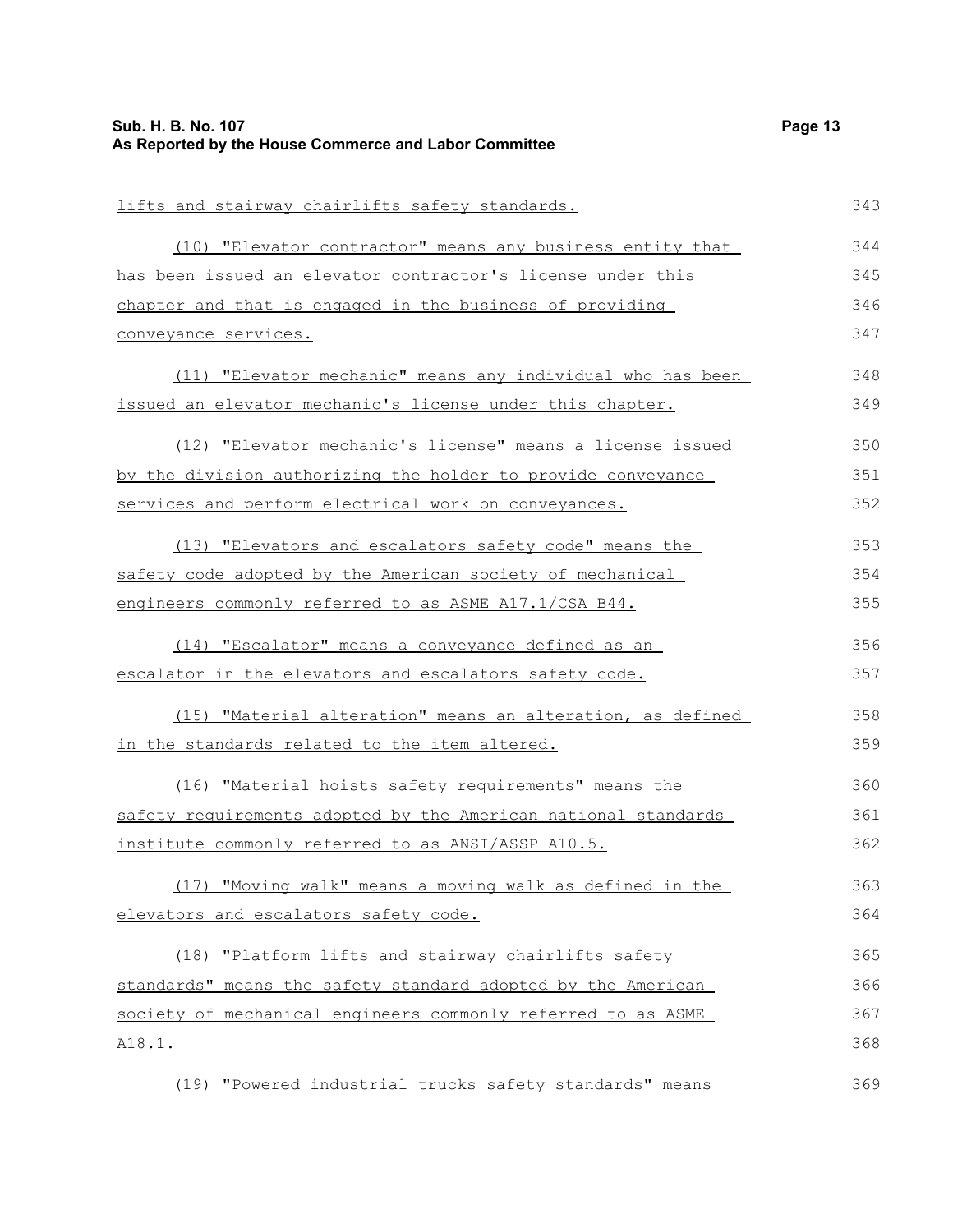| the safety standards adopted by the American national standards  | 370 |
|------------------------------------------------------------------|-----|
| institute commonly referred to as ANSI/ITSDF B56.                | 371 |
| (20) "Powered platforms for building maintenance safety          | 372 |
| standards" means the standards adopted by the American society   | 373 |
| of mechanical engineers commonly referred to as ASME 120.1.      | 374 |
| (21) "Private residence" means a distinct building or a          | 375 |
| unit in a multiple dwelling building that is occupied by members | 376 |
| <u>of a single-family unit.</u>                                  | 377 |
| (22) "Repair" means a repair as defined in the appropriate       | 378 |
| reference standard that does not require a permit.               | 379 |
| (23) "Vehicle-mounted elevating and rotating work                | 380 |
| platforms standards" means the standards adopted by the American | 381 |
| national standards institute and commonly referred to as         | 382 |
| <u>ANSI/SAIA A92.</u>                                            | 383 |
| (B) For any term found in this chapter that is not defined       | 384 |
| in this section, the corresponding definition found in the       | 385 |
| <u>appropriate standard shall be used.</u>                       | 386 |
| (C) If a standard referenced in this chapter is replaced         | 387 |
| by a successor standard, then that successor shall be referenced | 388 |
| for purposes of interpreting this chapter.                       | 389 |
| Sec. 4785.02. (A) This chapter shall be used to regulate         | 390 |
| the individuals and entities performing construction, testing,   | 391 |
| maintenance, alteration, and repair of the following equipment,  | 392 |
| associated parts, and hoistways:                                 | 393 |
| (1) Hoisting and lowering mechanisms equipped with a car         | 394 |
| or platform that moves between two or more landings, including   | 395 |
| both of the following:                                           | 396 |
| (a) Elevators;                                                   | 397 |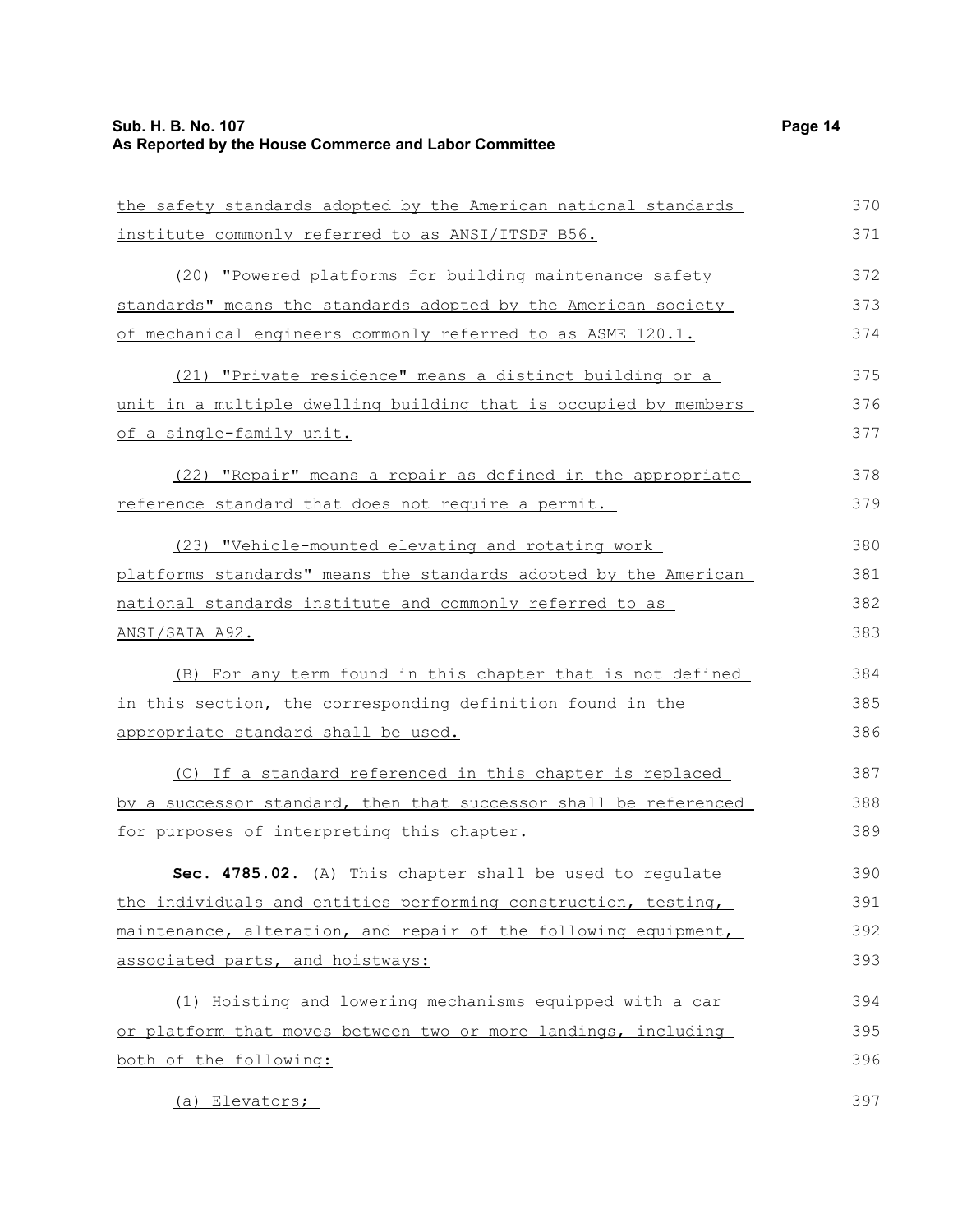| Sub. H. B. No. 107<br>As Reported by the House Commerce and Labor Committee | Page 15 |
|-----------------------------------------------------------------------------|---------|
| (b) Platform lifts.                                                         | 398     |
| (2) Power-driven stairways and walkways for carrying                        | 399     |
| persons between landings, including both of the following:                  | 400     |
| (a) Escalators;                                                             | 401     |
| (b) Moving walks.                                                           | 402     |
| (3) Hoisting and lowering mechanisms equipped with a car                    | 403     |
| that serves two or more landings and is restricted to the                   | 404     |
| carrying of material by its limited size or limited access to               | 405     |
| the car, including both of the following:                                   | 406     |
| (a) Dumbwaiters;                                                            | 407     |
| (b) Material lifts and dumbwaiters with automatic transfer                  | 408     |
| <u>devices.</u>                                                             | 409     |
| (4) Automatic quided transit vehicles on quideways with an                  | 410     |
| exclusive right-of-way, including automated people movers.                  | 411     |
| (B) This chapter shall not be used to requlate any of the                   | 412     |
| following:                                                                  | 413     |
| (1) Material hoists within the scope of the material                        | 414     |
| hoists safety requirements;                                                 | 415     |
| (2) Manlifts within the scope of the belt manlifts safety                   | 416     |
| standards;                                                                  | 417     |
| (3) Mobile scaffolds, towers, and platforms within the                      | 418     |
| scope of the vehicle-mounted elevating and rotating work                    | 419     |
| platforms standards;                                                        | 420     |
| (4) Powered platforms and equipment for exterior and                        | 421     |
| interior maintenance within the scope of the powered platforms              | 422     |
| for building maintenance safety standards;                                  | 423     |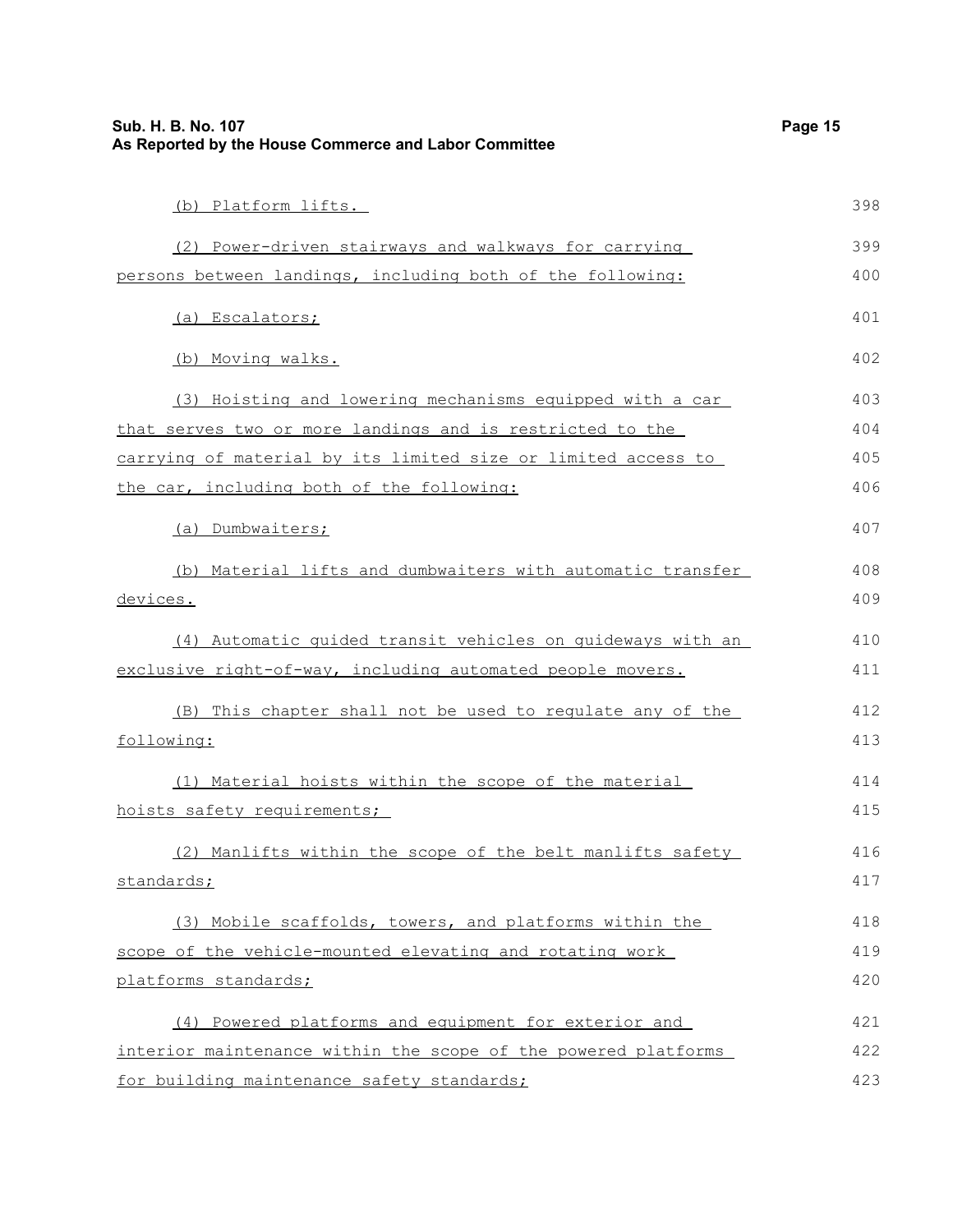| (5) Conveyors and related equipment within the scope of         | 424 |
|-----------------------------------------------------------------|-----|
| the conveyors, cableways, and related equipment safety code;    | 425 |
| (6) Cranes, derricks, hoists, hooks, jacks, and slings          | 426 |
| within the scope of cableways, cranes, derricks, hoists, hooks, | 427 |
| jacks, and slings safety standards;                             | 428 |
| (7) Industrial trucks within the scope of the powered           | 429 |
| industrial trucks safety standards;                             | 430 |
| (8) Portable equipment, except for portable escalators          | 431 |
| which are covered by the elevators and escalators safety code;  | 432 |
| (9) Tiering or piling machines used to move materials to        | 433 |
| and from storage located and operating entirely within one      | 434 |
| story;                                                          | 435 |
| (10) Equipment for feeding or positioning materials at          | 436 |
| machine tools, printing presses, and similar machines;          | 437 |
| (11) Skip or furnace hoists;                                    | 438 |
| (12) Wharf ramps;                                               | 439 |
| (13) Railroad car lifts or dumpers;                             | 440 |
| (14) Line jacks, false cars, shafters, moving platforms,        | 441 |
| and similar equipment used for installing an elevator by a      | 442 |
| contractor licensed in this state;                              | 443 |
| (15) Chairlifts;                                                | 444 |
| (16) Any conveyance installed in a showroom that is for         | 445 |
| demonstration purposes only.                                    | 446 |
| Sec. 4785.021. The general assembly's intent in amending        | 447 |
| sections 119.12, 121.084, 4105.01, and 4105.10 of the Revised   | 448 |
| Code and in enacting section 4105.30 and Chapter 4785. of the   | 449 |
| Revised Code is to provide for the safety of installers,        | 450 |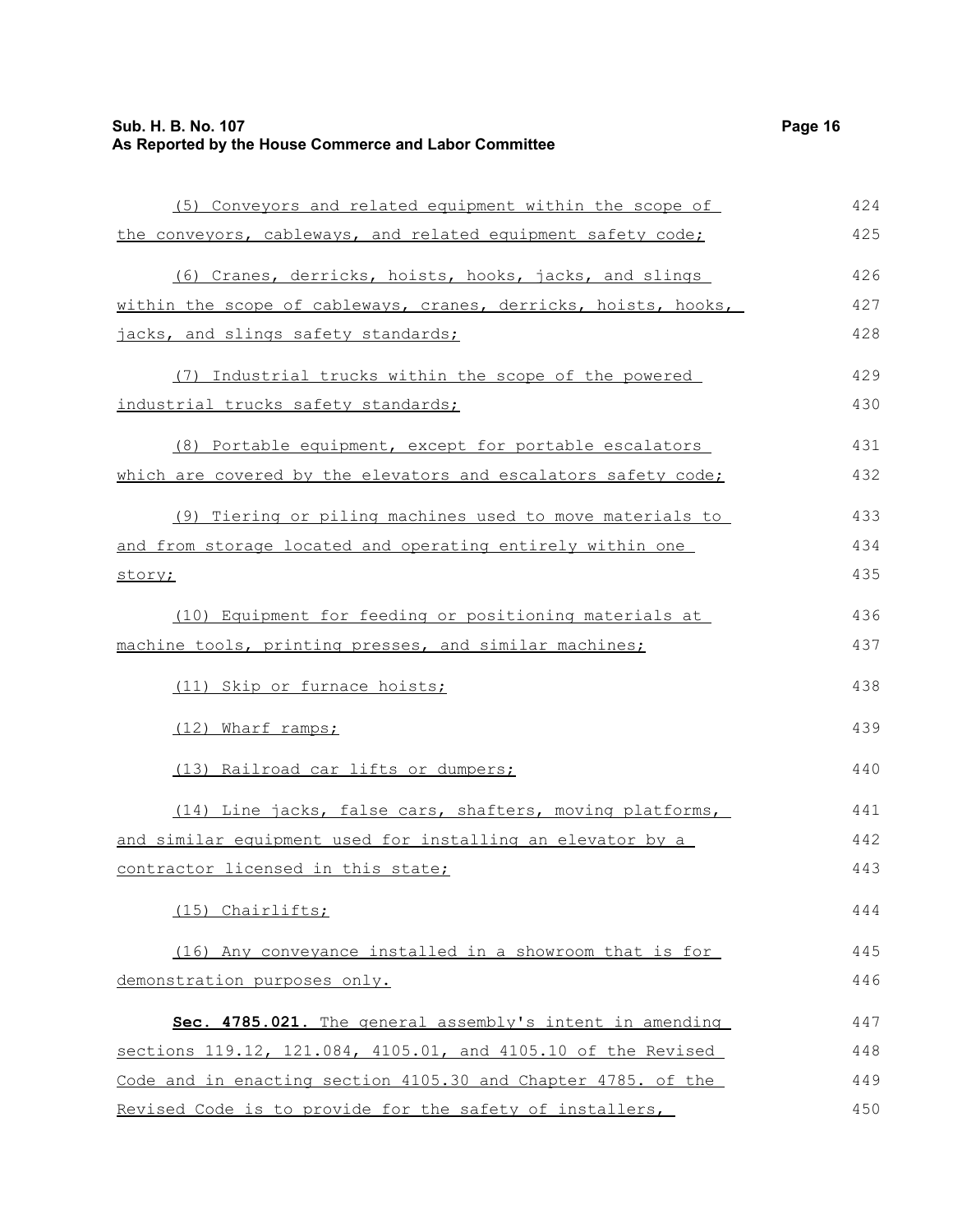| maintainers, and users of elevators and other conveyances, as    | 451 |
|------------------------------------------------------------------|-----|
| well as to promote public safety awareness regarding the same.   | 452 |
| The use of unsafe and defective lifting devices imposes a        | 453 |
| substantial probability of serious and preventable injury to     | 454 |
| employees and the public. The prevention of these injuries and   | 455 |
| protection of employees and the public from unsafe conditions is | 456 |
| in the best interest of the people of this state. Elevator       | 457 |
| personnel performing work covered by H.B. 107 of the 134th       | 458 |
| General Assembly shall, by documented training, experience, or   | 459 |
| both, be familiar with the operation and safety functions of the | 460 |
| components and equipment. Training and experience shall          | 461 |
| guarantee the ability to recognize the safety hazards and        | 462 |
| perform the procedures to which they are assigned in conformance | 463 |
| with the requirements of section 4105.10 of the Revised Code, as | 464 |
| amended by H.B. 107 of the 134th General Assembly, and Chapter   | 465 |
| 4785. of the Revised Code, as enacted by H.B. 107 of the 134th   | 466 |
| General Assembly. These sections shall be considered the minimum | 467 |
| standard for elevator and conveyance personnel.                  | 468 |
| Sec. 4785.03. (A) Except as provided in divisions (C) and        | 469 |
| (D) of this section, no individual shall provide conveyance      | 470 |
| services in buildings or structures unless that individual is a  | 471 |
| licensed elevator mechanic and one of the following applies:     | 472 |
| The elevator mechanic is working for a licensed<br>(1)           | 473 |
| <u>elevator contractor.</u>                                      | 474 |
| (2) The elevator mechanic is a sole proprietor who holds         | 475 |
| an elevator contractor's license.                                | 476 |
| (3) The elevator mechanic is a member of a partnership           | 477 |
| that holds an elevator contractor's license.                     | 478 |
| (B) (1) No individual shall wire any conveyance, from the        | 479 |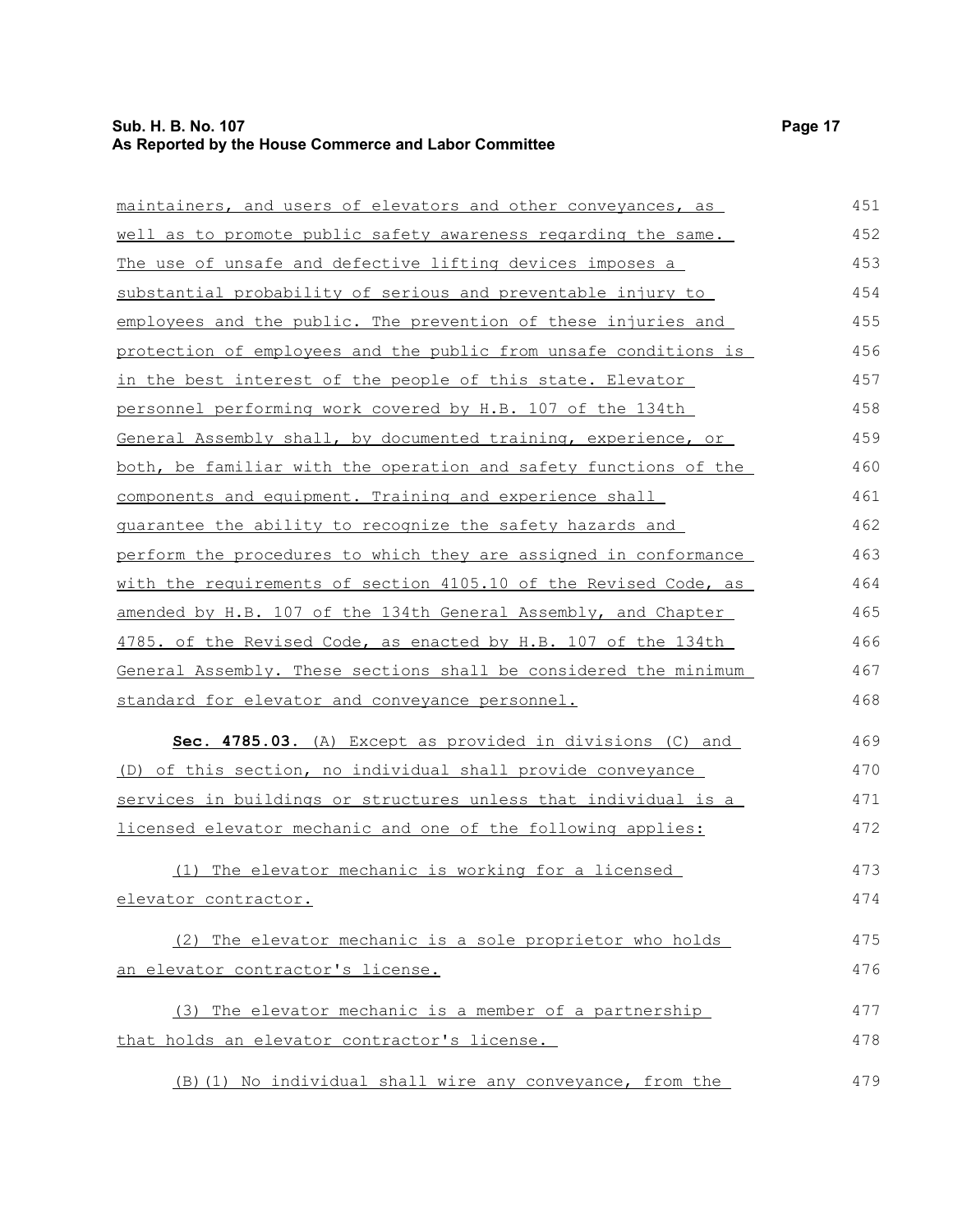| Sub. H. B. No. 107<br>As Reported by the House Commerce and Labor Committee | Page 18 |
|-----------------------------------------------------------------------------|---------|
|                                                                             |         |
| mainline feeder terminals on the controller, unless that                    | 480     |
| individual is a licensed elevator mechanic and one of the                   | 481     |
| following applies:                                                          | 482     |
| (a) The elevator mechanic is working for a licensed                         | 483     |
| elevator contractor.                                                        | 484     |
| (b) The elevator mechanic is a sole proprietor who holds                    | 485     |
| an elevator contractor's license.                                           | 486     |
| (c) The elevator mechanic is a member of a partnership                      | 487     |
| that holds an elevator contractor's license.                                | 488     |
| (2) No other license shall be required to wire a                            | 489     |
| conveyance.                                                                 | 490     |
| (C) An individual or business entity providing conveyance                   | 491     |
| services, including wiring a conveyance, exclusively in private             | 492     |
| residences is not required to obtain a license under this                   | 493     |
| chapter.                                                                    | 494     |
| (D) (1) Except as provided in division (D) (2) of this                      | 495     |
| section, an individual or business entity shall not dismantle a             | 496     |
| conveyance unless licensed under this chapter.                              | 497     |
| (2) Division (D) (1) of this section does not apply to a                    | 498     |
| conveyance that is to be destroyed as a result of a complete                | 499     |
| demolition of a secured building or structure or where the                  | 500     |
| hoistway or wellway is demolished back to the basic support                 | 501     |
| structure and where no access is permitted therein.                         | 502     |
| Sec. 4785.04. (A) Any business entity wishing to provide                    | 503     |
| conveyance services shall apply for an elevator contractor's                | 504     |
| license with the division of industrial compliance within the               | 505     |
| department of commerce on a form provided by the division.                  | 506     |
| (B) Any individual wishing to provide conveyance services                   | 507     |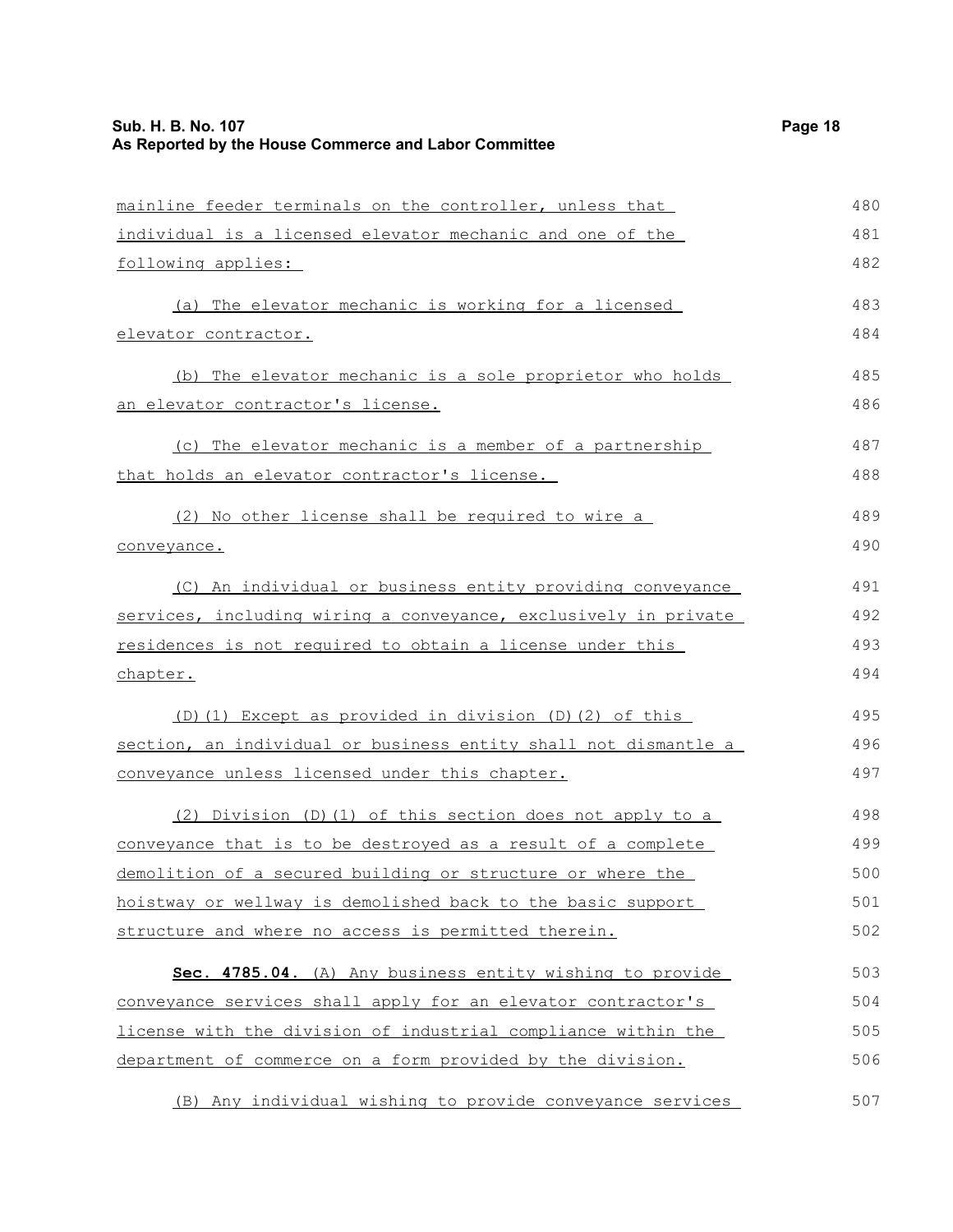| shall apply for an elevator mechanic's license with the division | 508 |
|------------------------------------------------------------------|-----|
| on a form provided by the division.                              | 509 |
| (C) An application made under this section shall contain         | 510 |
| all of the following:                                            | 511 |
| (1) (a) If an applicant is an individual or sole                 | 512 |
| proprietor, the name, residence address, and business address of | 513 |
| the applicant;                                                   | 514 |
| (b) If an applicant is a partnership, the name, residence        | 515 |
| address, and business address of each partner;                   | 516 |
| (c) If an applicant is a domestic corporation, the name          | 517 |
| and business address of the corporation and the name and         | 518 |
| residence address of the principal officer of the corporation;   | 519 |
| (d) If the applicant is a corporation other than a               | 520 |
| domestic corporation, the name and address of an agent located   | 521 |
| in this state who shall be authorized to accept service of       | 522 |
| process and official notices.                                    | 523 |
| (2) The number of years the applicant has engaged in the         | 524 |
| business of conveyance services;                                 | 525 |
| (3) If the applicant is applying for an elevator                 | 526 |
| contractor's license, both of the following:                     | 527 |
| (a) The approximate number of individuals, if any, to be         | 528 |
| employed by the applicant, and if applicable, satisfactory       | 529 |
| evidence that the employees are or will be covered by workers'   | 530 |
| compensation insurance in accordance with section 4785.07 of the | 531 |
| Revised Code;                                                    | 532 |
| (b) Satisfactory evidence that the applicant and all             | 533 |
| employees are, or will be, covered by general liability,         | 534 |
| personal injury, and property damage insurance in accordance     | 535 |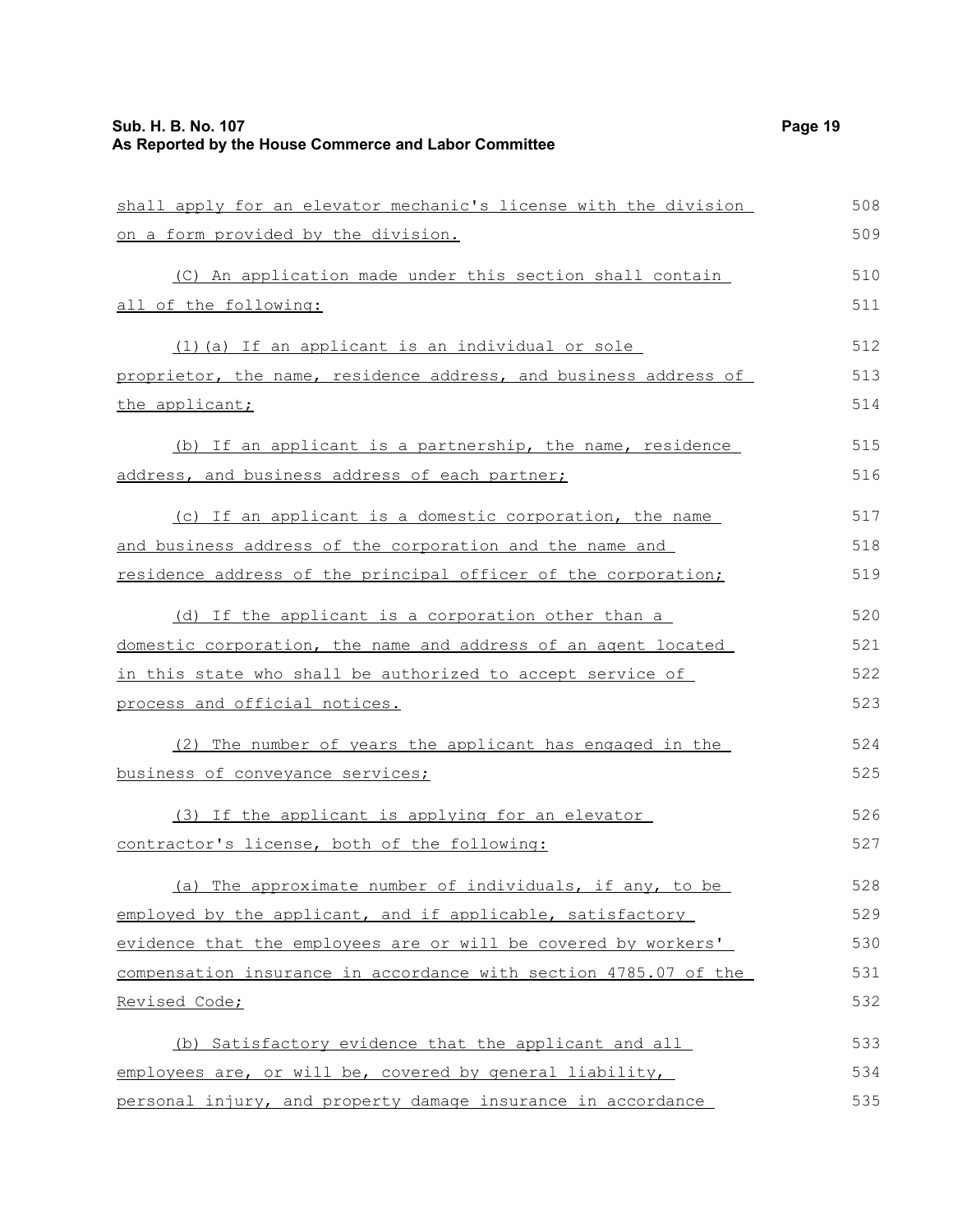| Sub. H. B. No. 107<br>As Reported by the House Commerce and Labor Committee | Page 20 |
|-----------------------------------------------------------------------------|---------|
| with section 4785.07 of the Revised Code.                                   | 536     |
| (4) A description of the criminal convictions and pleas of                  | 537     |
| guilty of the applicants and each employee, if any, as verified             | 538     |
| by a criminal records check;                                                | 539     |
| (5) Such other information as the division considers                        | 540     |
| <u>appropriate.</u>                                                         | 541     |
| (D) The division may issue an elevator mechanic's license                   | 542     |
| to an applicant only if that applicant has demonstrated one of              | 543     |
| the following qualifications:                                               | 544     |
| (1) An acceptable combination of documented experience and                  | 545     |
| education credits, as follows:                                              | 546     |
| (a) Not less than three years of work experience in the                     | 547     |
| elevator industry, in construction, maintenance, service,                   | 548     |
| repair, or any combination thereof, as verified by current and              | 549     |
| previous employers licensed to do business in this state;                   | 550     |
| (b) Satisfactory completion of a written examination                        | 551     |
| administered by the division, or by a testing agency approved by            | 552     |
| the division, on the most recent referenced codes and standards.            | 553     |
| (2) (a) Acceptable proof that the applicant has worked as                   | 554     |
| an elevator construction, maintenance, or repair person,                    | 555     |
| consisting of having worked without direct and immediate                    | 556     |
| supervision for an elevator contractor authorized to do business            | 557     |
| in this state for a period of not less than three years                     | 558     |
| immediately prior to the effective date of this section;                    | 559     |
| (b) An applicant seeking to establish qualifications                        | 560     |
| pursuant to division (D)(2)(a) of this section shall apply                  | 561     |
| within one year after the effective date of this section.                   | 562     |
| (3) A certificate of completion or other evidence of                        | 563     |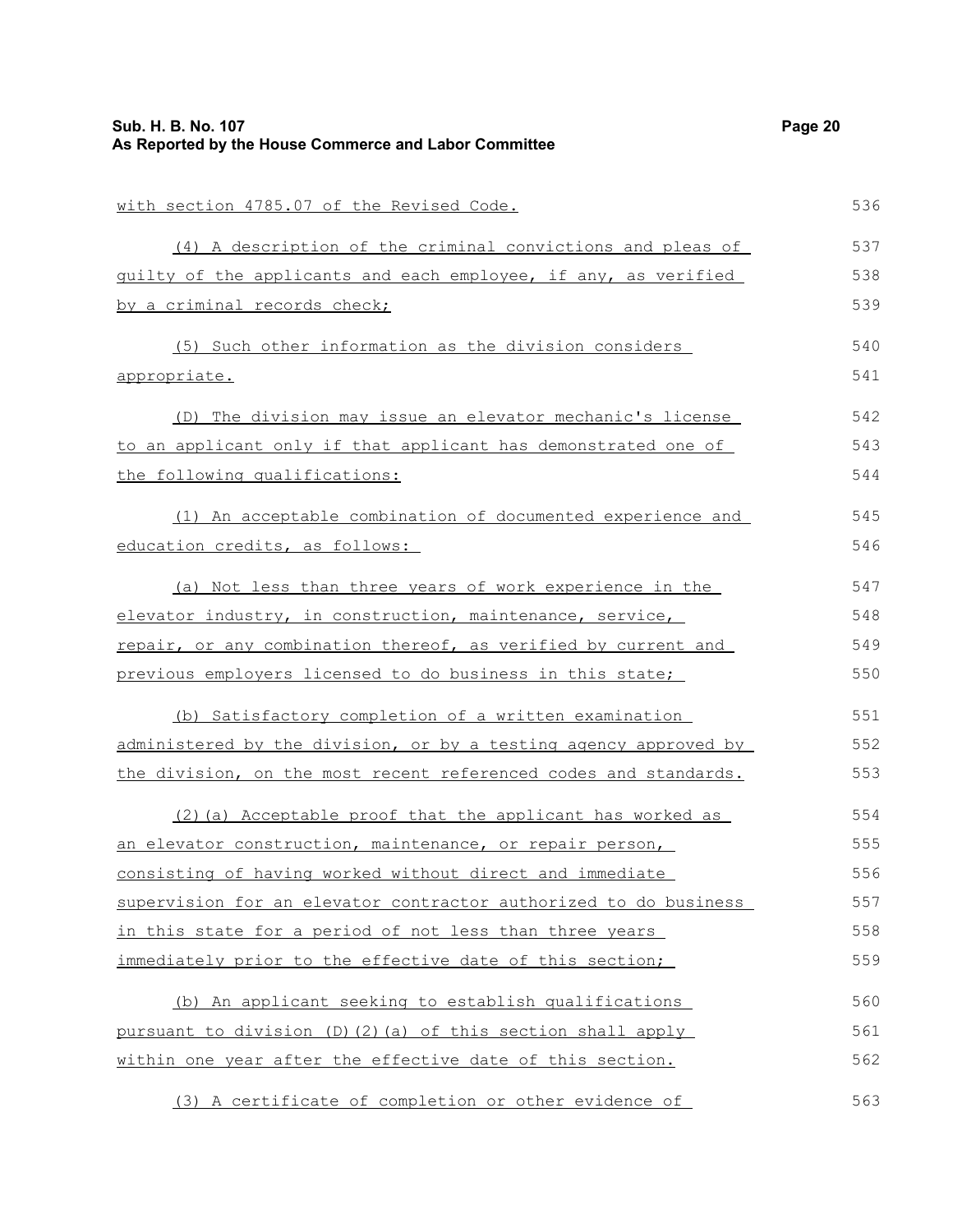### **Sub. H. B. No. 107 Page 21 As Reported by the House Commerce and Labor Committee**

| having successfully passed the mechanic examination of a         | 564 |
|------------------------------------------------------------------|-----|
| nationally recognized training program for the elevator          | 565 |
| industry, such as the national elevator industry educational     | 566 |
| program or the certified elevator technician program of the      | 567 |
| national association of elevator contractors;                    | 568 |
| (4) A certificate of completion of an apprenticeship             | 569 |
| program for elevator mechanics that has standards substantially  | 570 |
| equal to those of this chapter and is registered with the bureau | 571 |
| of apprenticeship and training, United States department of      | 572 |
| labor, or a state apprenticeship council;                        | 573 |
| (5) A valid license from a state having standards                | 574 |
| substantially equal to those of this chapter, upon application   | 575 |
| and without examination.                                         | 576 |
| (E) The division shall not issue an elevator mechanic's          | 577 |
| license to any applicant to which any of the following apply:    | 578 |
| (1) The applicant has been convicted of or pleaded quilty        | 579 |
| or no contest to a disqualifying offense specified on the list   | 580 |
| the division adopts pursuant to division (B) of section 9.79 of  | 581 |
| the Revised Code and the division determines that the license    | 582 |
| should be denied using the process described in section 9.79 of  | 583 |
| the Revised Code.                                                | 584 |
| (2) The applicant has violated any provision of this             | 585 |
| chapter.                                                         | 586 |
| (3) The applicant has violated any rule adopted pursuant         | 587 |
| to this chapter.                                                 | 588 |
| (4) The applicant has demonstrated incompetence or               | 589 |
| untrustworthiness.                                               | 590 |
| (5) The applicant has engaged in fraud, misrepresentation,       | 591 |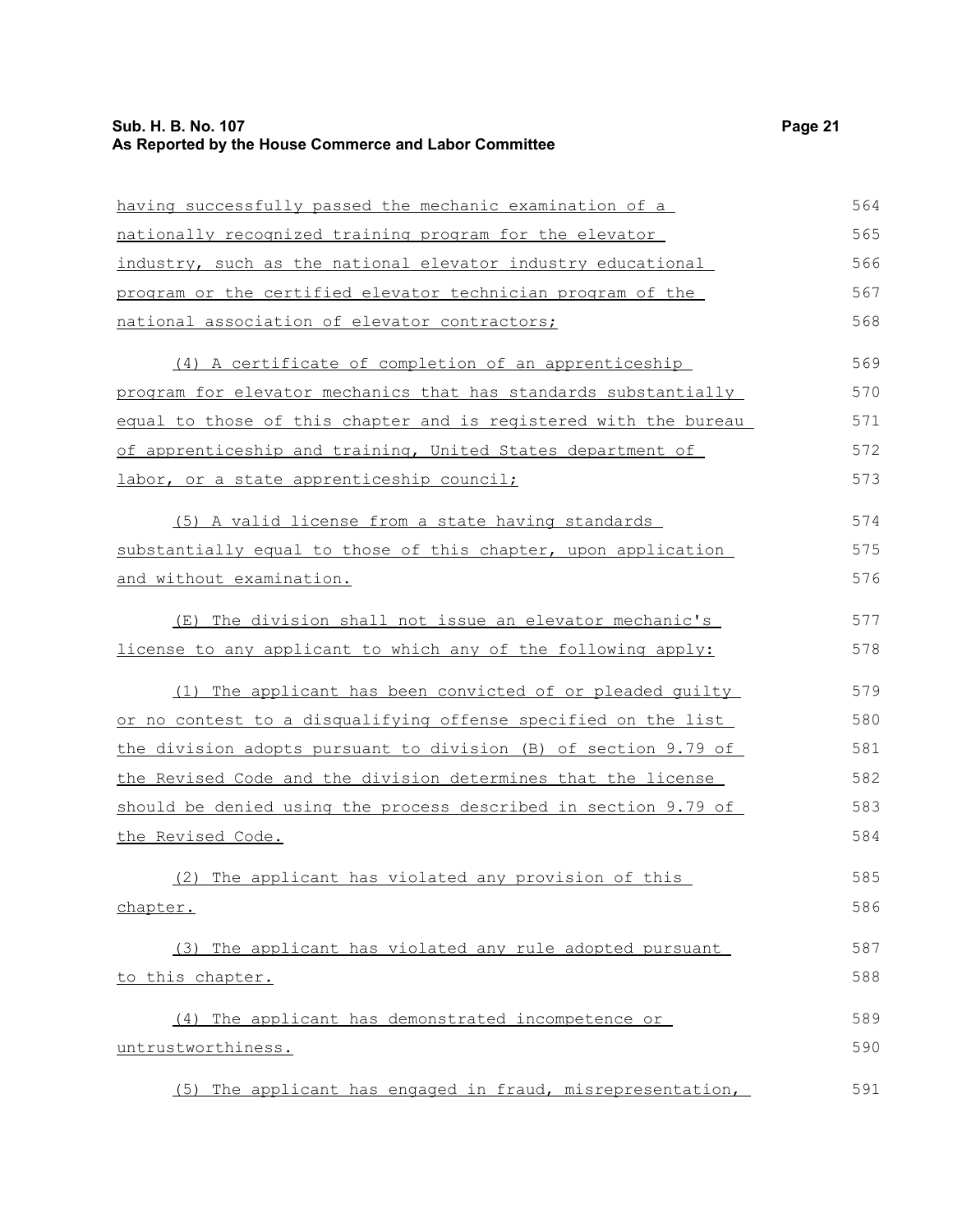| Sub. H. B. No. 107<br>As Reported by the House Commerce and Labor Committee | Page 22 |
|-----------------------------------------------------------------------------|---------|
| or deception in the conduct of business.                                    | 592     |
| (6) The applicant has obtained or attempted to obtain a                     | 593     |
| license or renewal of such license pursuant to this chapter by              | 594     |
| means of fraud, deception, or misrepresentation.                            | 595     |
| (7) The applicant has obtained or attempted to obtain an                    | 596     |
| order, ruling, or authorization from the division by means of               | 597     |
| fraud or misrepresentation.                                                 | 598     |
| (F) (1) The division may issue an elevator contractor's                     | 599     |
| license to a business entity only if the applicant has in its               | 600     |
| employ a licensed elevator mechanic and has proof of compliance             | 601     |
| with the insurance requirements prescribed in section 4785.07 of            | 602     |
| the Revised Code.                                                           | 603     |
| (2) The division may issue an elevator contractor's                         | 604     |
| license to an applicant that holds a valid license from a state             | 605     |
| having standards substantially equal to those of this chapter.              | 606     |
| (G) Upon approval of an application made under this                         | 607     |
| section, the division shall issue a license to the applicant.               | 608     |
| (H) Any license issued under this section is valid for a                    | 609     |
| period of two years and may be renewed.                                     | 610     |
| Sec. 4785.041. (A) The division of industrial compliance                    | 611     |
| within the department of commerce may renew a license issued                | 612     |
| under section 4785.04 of the Revised Code if the licensee does              | 613     |
| all of the following:                                                       | 614     |
| (1) Submits an application for license renewal on a form                    | 615     |
| prescribed by the division;                                                 | 616     |
| (2) Pays the license renewal fee established by the                         | 617     |
| division;                                                                   | 618     |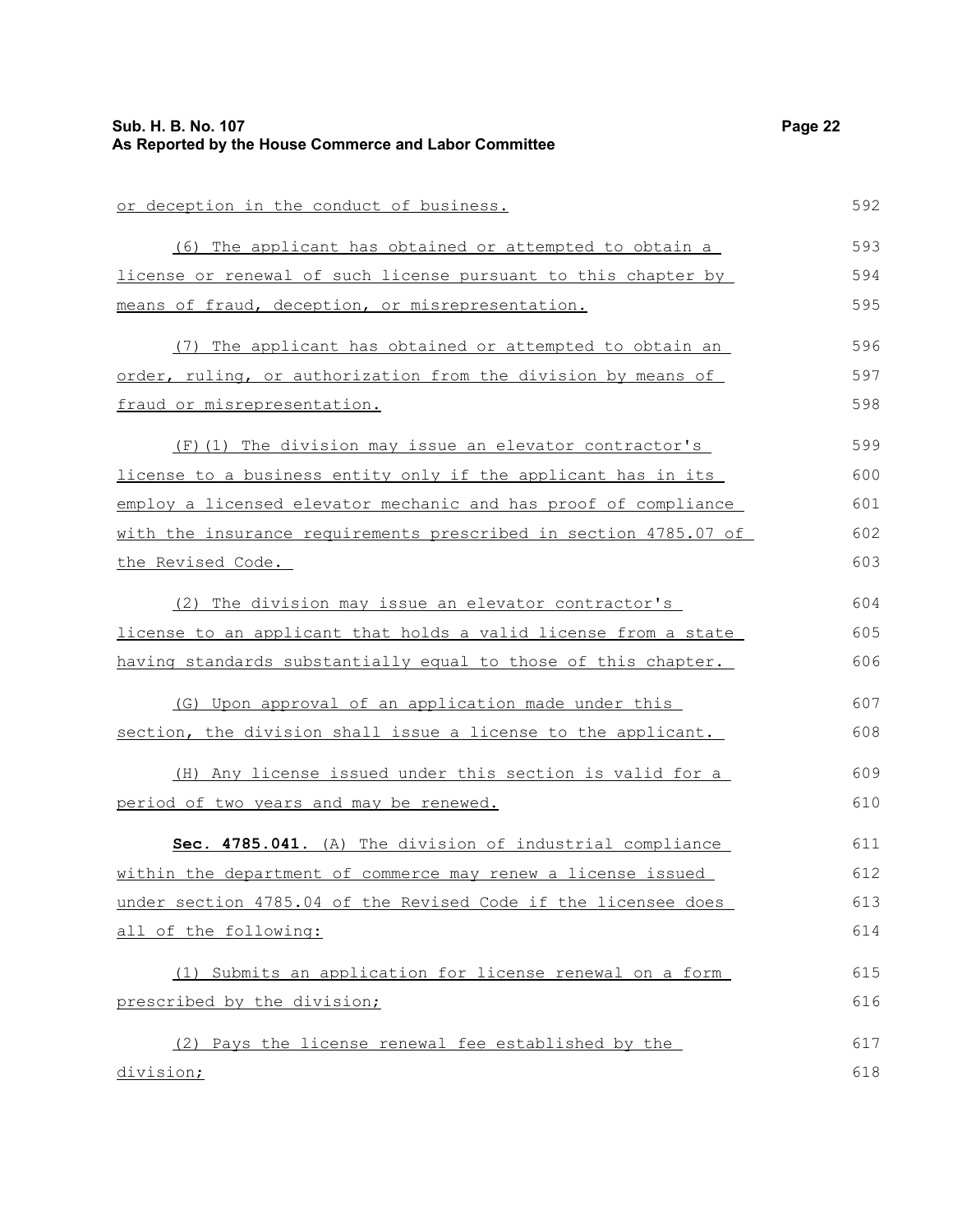| (3) If the licensee is an elevator mechanic, submits             | 619 |
|------------------------------------------------------------------|-----|
| evidence that the applicant has completed the continuing         | 620 |
| education coursework described in division (B) of this section;  | 621 |
| (4) If the license is an elevator contractor's license,          | 622 |
| submits proof that the applicant is in compliance with the       | 623 |
|                                                                  | 624 |
| insurance requirements prescribed in section 4785.07 of the      | 625 |
| <u>Revised Code.</u>                                             |     |
| The continuing education courses described in division<br>(B)    | 626 |
| (A) (3) of this section shall:                                   | 627 |
| (1) Instruct licensees on new and existing rules and             | 628 |
| standards adopted by the division;                               | 629 |
| (2) Consist of not less than eight hours of instruction;         | 630 |
| (3) Be attended and completed within one year immediately        | 631 |
| preceding the scheduled date for the license renewal;            | 632 |
| (4) Be taught by instructors through continuing education        | 633 |
| providers approved by the division.                              | 634 |
| (C) A continuing education instructor who holds a license        | 635 |
| under this chapter is exempt from the continuing education       | 636 |
| requirement prescribed in division (A) (3) of this section,      | 637 |
| provided that any such applicant was qualified as an instructor  | 638 |
| at any time during the year immediately preceding the scheduled  | 639 |
| date for the license renewal.                                    | 640 |
| (D) (1) A licensee who is unable to complete the continuing      | 641 |
| education coursework required under this section before the      | 642 |
| expiration of the licensee's license due to a temporary          | 643 |
| disability may apply for a temporary continuing education waiver | 644 |
| from the division.                                               | 645 |
|                                                                  |     |

(2) An application for a temporary continuing education 646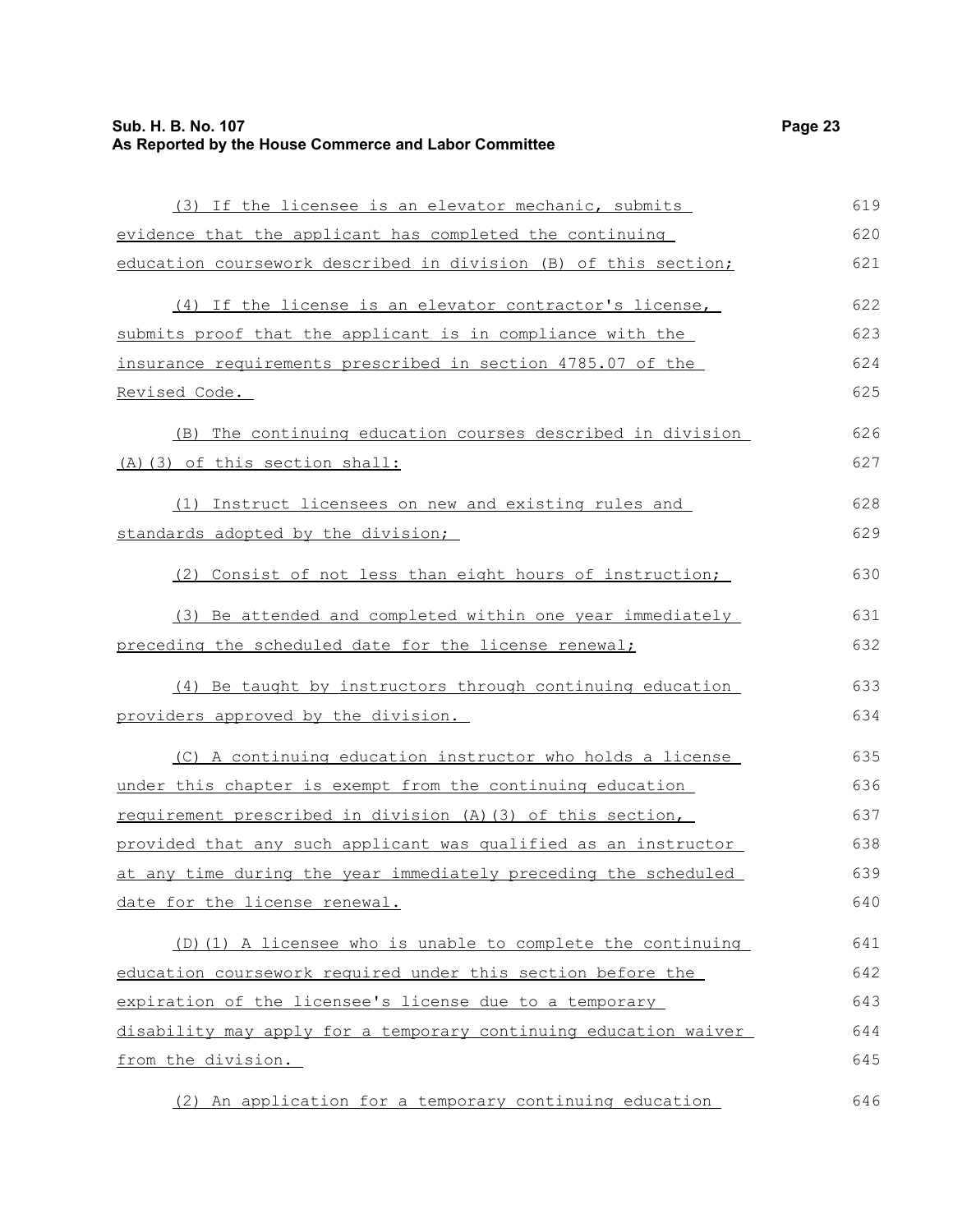waiver shall be made in a form prescribed by the division, which shall be signed by the applicant under the penalty of perjury and accompanied by a certified statement from a competent physician attesting to the temporary disability. If the division grants the waiver, the licensee's license does not expire but is placed on inactive status. (3) On the termination of the temporary disability, the licensee shall submit to the division a certified statement from the same physician, if practicable, attesting to the termination of the temporary disability. The division shall then take the licensee's license off inactive status and shall issue a waiver sticker, valid for ninety days, to the licensee and affix the sticker to the license. The licensee may then perform the tasks the license authorizes the licensee to perform but the licensee shall meet the continuing education requirement during this ninety-day period or be considered to have not met the continuing education requirement and the license shall be deemed to be expired. (E)(1) Approved continuing education providers shall keep uniform records, for a period of ten years, of attendance of licensees in a format approved by the division. Such records shall be available for inspection by the division on request. (2) Approved training providers are responsible for the security of all attendance records and certificates of completion, provided, however, that falsifying or knowingly allowing another to falsify such attendance records or certificates of completion constitutes grounds for suspension or revocation of a continuing education provider's division approval. 647 648 649 650 651 652 653 654 655 656 657 658 659 660 661 662 663 664 665 666 667 668 669 670 671 672 673 674 675

(F) The division shall not renew the license of an 676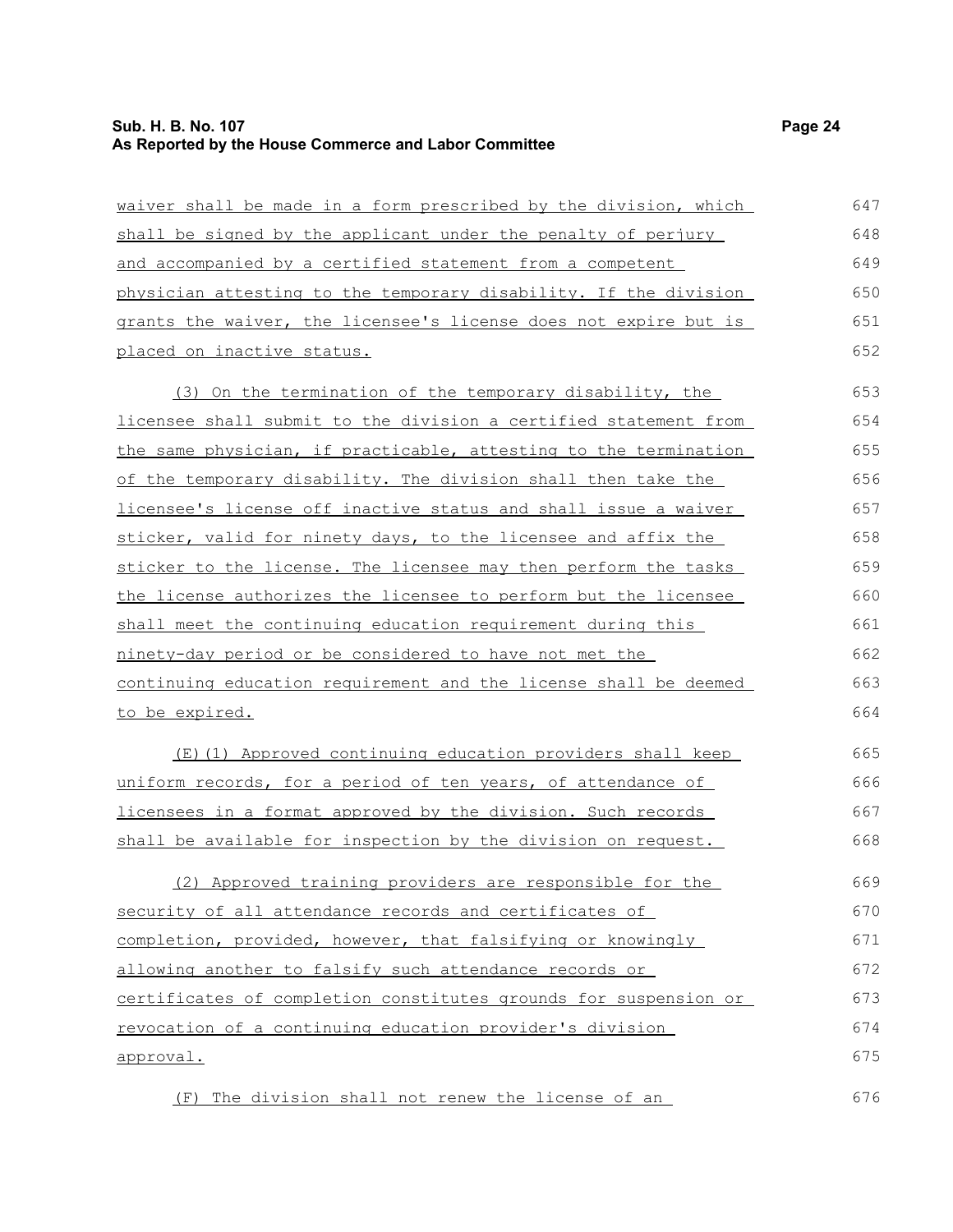### **Sub. H. B. No. 107 Page 25 As Reported by the House Commerce and Labor Committee**

| individual or entity if the individual or entity would be denied | 677 |
|------------------------------------------------------------------|-----|
| <u>an initial license for a reason listed in division (E) of</u> | 678 |
| section 4785.04 of the Revised Code.                             | 679 |
| Sec. 4785.05. (A) Whenever the division of industrial            | 680 |
| compliance within the department of commerce determines that an  | 681 |
| emergency exists due to disaster, act of God, or work stoppage,  | 682 |
| and the number of individuals in the state holding elevator      | 683 |
| mechanic's licenses issued by the division is insufficient to    | 684 |
| cope with the emergency, the division shall declare such a state | 685 |
| of emergency and respond as prescribed in this section to assure | 686 |
| the safety of the public.                                        | 687 |
| (B) Notwithstanding section 4785.03 of the Revised Code,         | 688 |
| during such a state of emergency, any individual found by a      | 689 |
| licensed elevator contractor to have an acceptable combination   | 690 |
| of documented experience and education to perform conveyance     | 691 |
| services without direct and immediate supervision may perform    | 692 |
| conveyance services without an elevator mechanic's license, as   | 693 |
| provided in this section.                                        | 694 |
| (C) Such an individual shall seek an emergency elevator          | 695 |
| mechanic's license from the division within five business days   | 696 |
| after commencing work that would otherwise require an elevator   | 697 |
| mechanic's license.                                              | 698 |
| (D) An elevator contractor associated with an individual         | 699 |
| seeking an emergency elevator mechanic's license shall furnish   | 700 |
| proof of competency as the division may require.                 | 701 |
| (E)(1) An emergency elevator mechanic's license is valid         | 702 |
| for a period of forty-five days from the date of issuance.       | 703 |
| (2) The division may restrict the validity of an emergency       | 704 |
| elevator mechanic's license to a particular conveyance or        | 705 |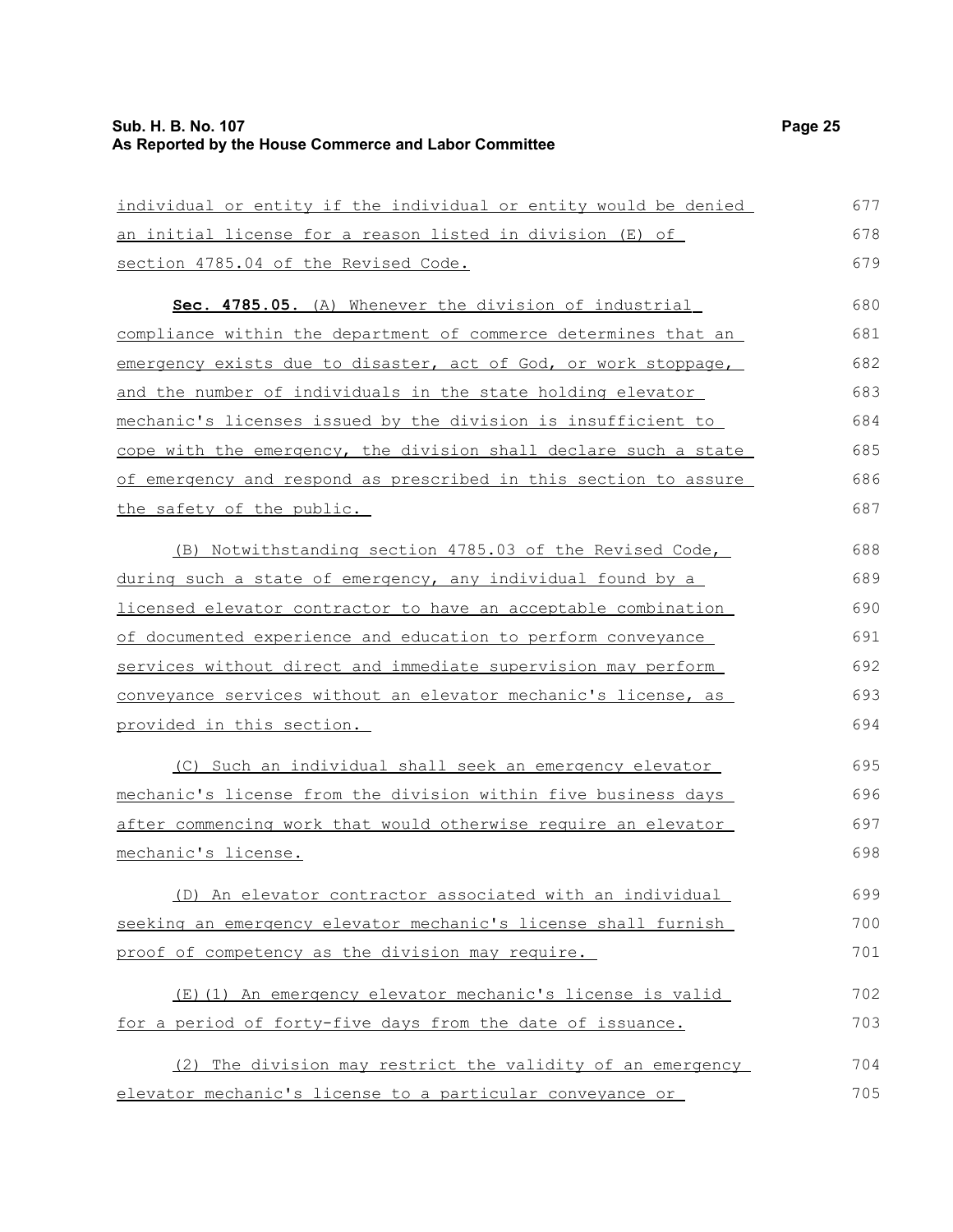#### **Sub. H. B. No. 107 Page 26 As Reported by the House Commerce and Labor Committee**

geographical area as the division sees fit, but shall otherwise entitle the licensee to the rights and privileges of an elevator mechanic's license issued pursuant to this chapter. (F) The division may renew an emergency elevator mechanic's license for the duration of a state of emergency. (G) No fee shall be charged for any emergency elevator mechanic's license or renewal thereof. **Sec. 4785.051.** (A) An elevator contractor shall notify the division of industrial compliance within the department of commerce when there are no licensed elevator mechanics available to provide conveyance services and may request that the division issue temporary elevator mechanic's licenses to individuals certified by the licensed elevator contractor to have an acceptable combination of documented experience and education to provide conveyance services without direct and immediate supervision. (B) Any individual certified by an elevator contractor to have an acceptable combination of documented experience and education to provide conveyance services without direct and immediate supervision shall immediately seek a temporary elevator mechanic's license from the division and shall pay an application fee as set by the division. If the division is satisfied as to the individual's qualifications, the division shall issue a temporary elevator mechanic's license to the 706 707 708 709 710 711 712 713 714 715 716 717 718 719 720 721 722 723 724 725 726 727 728 729

individual.

(C) A temporary license issued under this section is valid only for a specified term set by the division, which shall be noted on the license, and only while the licensee is employed by the elevator contractor that certified the individual as being 731 732 733 734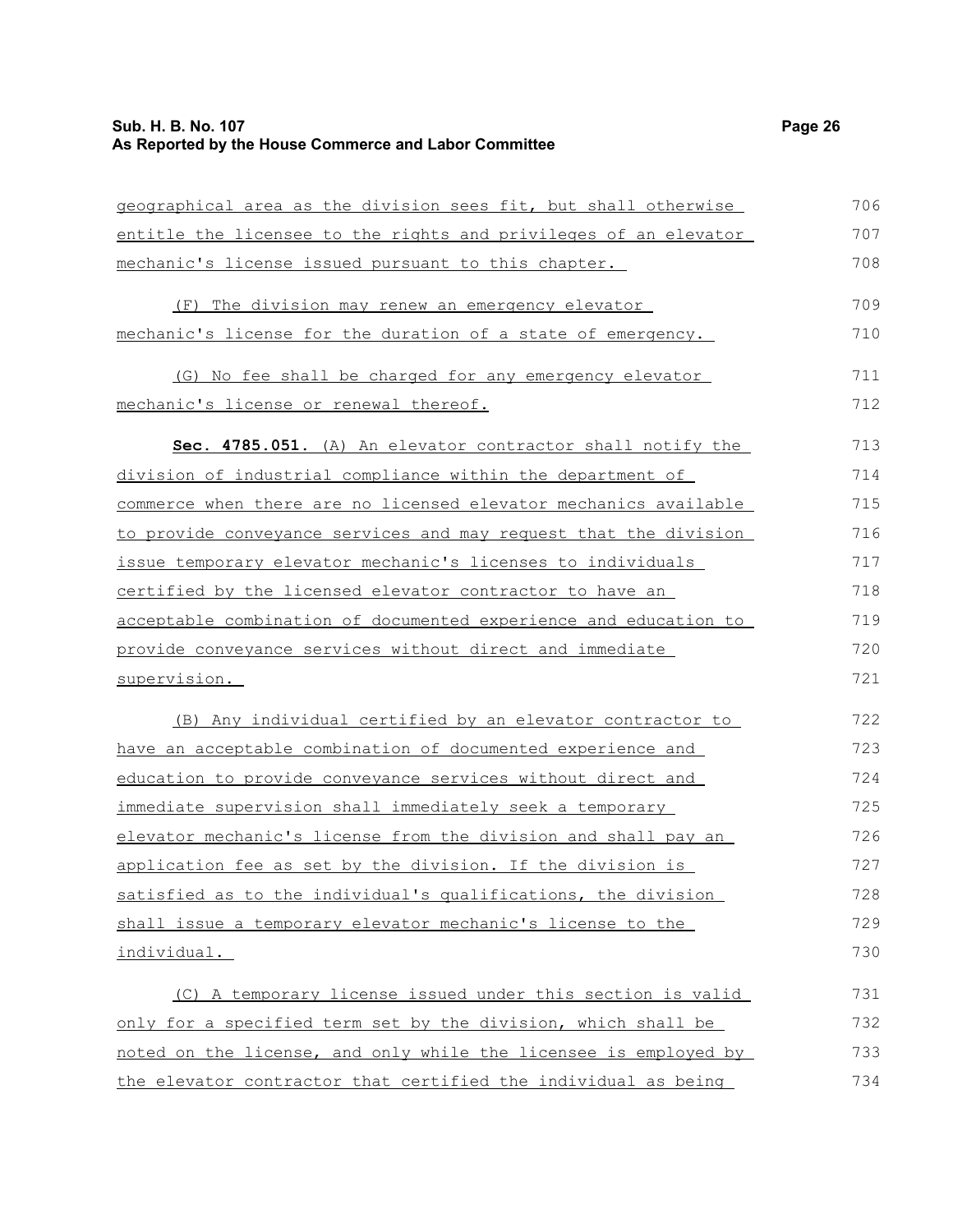| Sub. H. B. No. 107<br>As Reported by the House Commerce and Labor Committee | Page 27 |
|-----------------------------------------------------------------------------|---------|
| qualified.                                                                  | 735     |
| (D) A temporary elevator mechanic's license is renewable                    | 736     |
| in accordance with rules adopted by the division.                           | 737     |
| Sec. 4785.06. Licensees shall ensure that installation,                     | 738     |
| service, and maintenance of a conveyance is performed in                    | 739     |
| accordance with state and local law and with generally accepted             | 740     |
| standards referenced in such laws or related rules.                         | 741     |
| When any material alteration is made to a conveyance, the                   | 742     |
| licensees involved shall ensure that the conveyance adheres to              | 743     |
| the appropriate conveyance standard for the alteration.                     | 744     |
| Sec. 4785.07. (A) Elevator contractors shall submit to the                  | 745     |
| division of industrial compliance within the department of                  | 746     |
| commerce proof of insurance coverage greater than or equal to               | 747     |
| the following amounts:                                                      | 748     |
| (1) One million dollars for injury or death of any number                   | 749     |
| of individuals in any one occurrence;                                       | 750     |
| (2) Five hundred thousand dollars for property damage in                    | 751     |
| any one occurrence;                                                         | 752     |
| (3) Workers' compensation insurance coverage.                               | 753     |
| (B) Such proof of insurance shall be delivered to the                       | 754     |
| division before or at the time of the issuance or renewal of a              | 755     |
| license.                                                                    | 756     |
| (C) If any policy required under this section is                            | 757     |
| materially altered or canceled, the elevator contractor covered             | 758     |
| by the policy shall give notice of the material alteration or               | 759     |
| cancellation to the division at least ten days prior to the                 | 760     |
| change.                                                                     | 761     |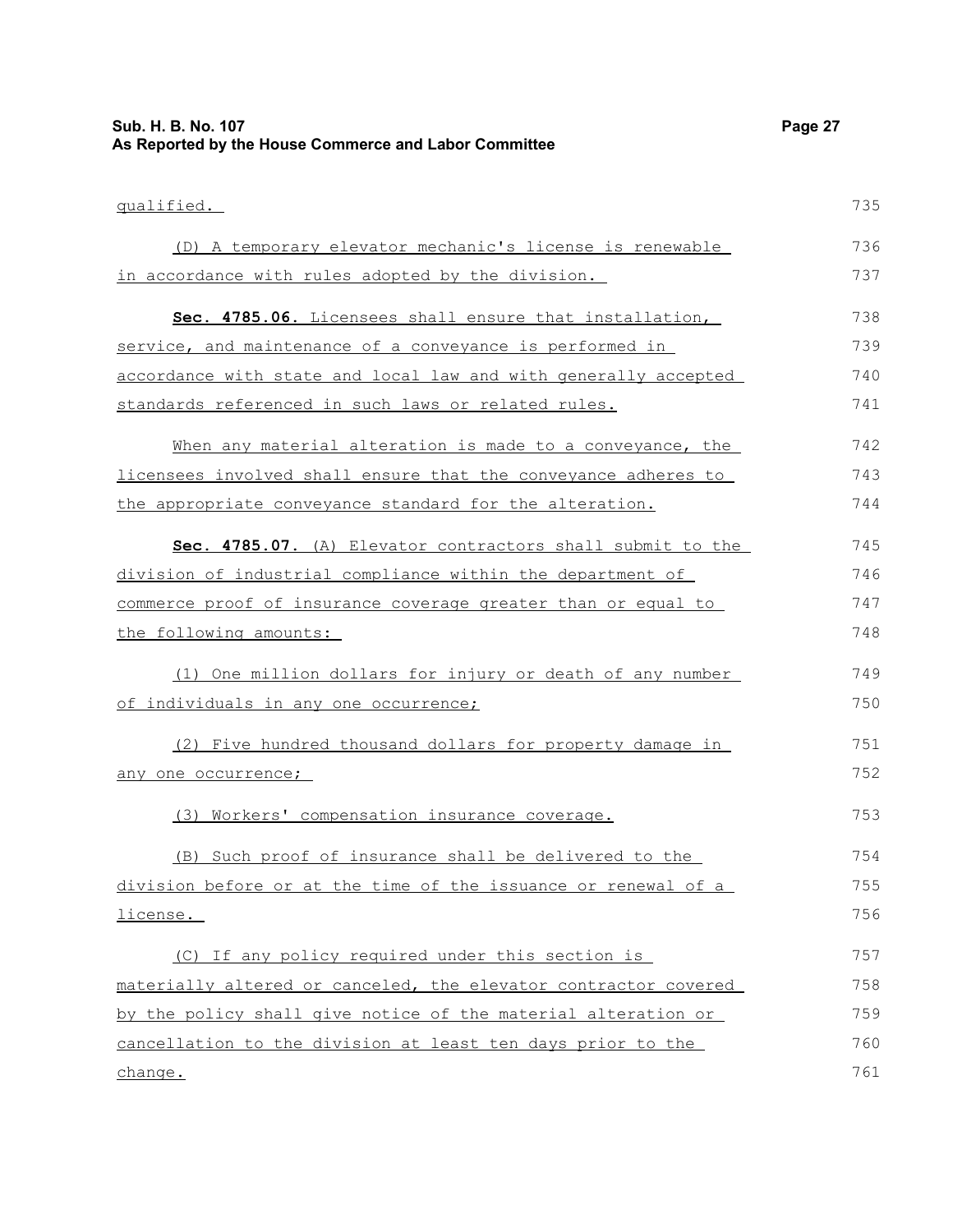### **Sub. H. B. No. 107 Page 28 As Reported by the House Commerce and Labor Committee**

| Sec. 4785.08. (A) In accordance with Chapter 119. of the            | 762 |
|---------------------------------------------------------------------|-----|
| Revised Code, the superintendent of industrial compliance shall     | 763 |
| adopt rules pertaining to all of the following:                     | 764 |
| (1) The issuance and renewal of elevator mechanic's                 | 765 |
| licenses and elevator contractor's licenses;                        | 766 |
| (2) The list of disqualifying offenses required under               | 767 |
| division (B) of section 9.79 of the Revised Code.                   | 768 |
| (B) In accordance with Chapter 119. of the Revised Code,            | 769 |
| the superintendent may adopt rules pertaining to all of the         | 770 |
| following:                                                          | 771 |
| (1) Assisting in the development of public awareness                | 772 |
| programs;                                                           | 773 |
| (2) Classifications or subclassifications of licenses for           | 774 |
| elevator mechanics and elevator contractors;                        | 775 |
| (3) Monitoring inspections and testing in order to ensure           | 776 |
| satisfactory performance by licensees;                              | 777 |
| (4) Fee schedules for elevator mechanic and elevator                | 778 |
| contractor licenses. The fees shall reflect the actual costs and    | 779 |
| expenses necessary to administer this chapter.                      | 780 |
| (5) Establishing standards for the approval of license              | 781 |
| testing agencies, pursuant to division $(D)$ $(1)$ $(b)$ of section | 782 |
| 4785.04 of the Revised Code;                                        | 783 |
| (6) Establishing standards for the approval of continuing           | 784 |
| education and training providers, pursuant to division (B) of       | 785 |
| section 4785.041 of the Revised Code;                               | 786 |
| (7) Any other rules necessary to administer and carry out           | 787 |
| this chapter.                                                       | 788 |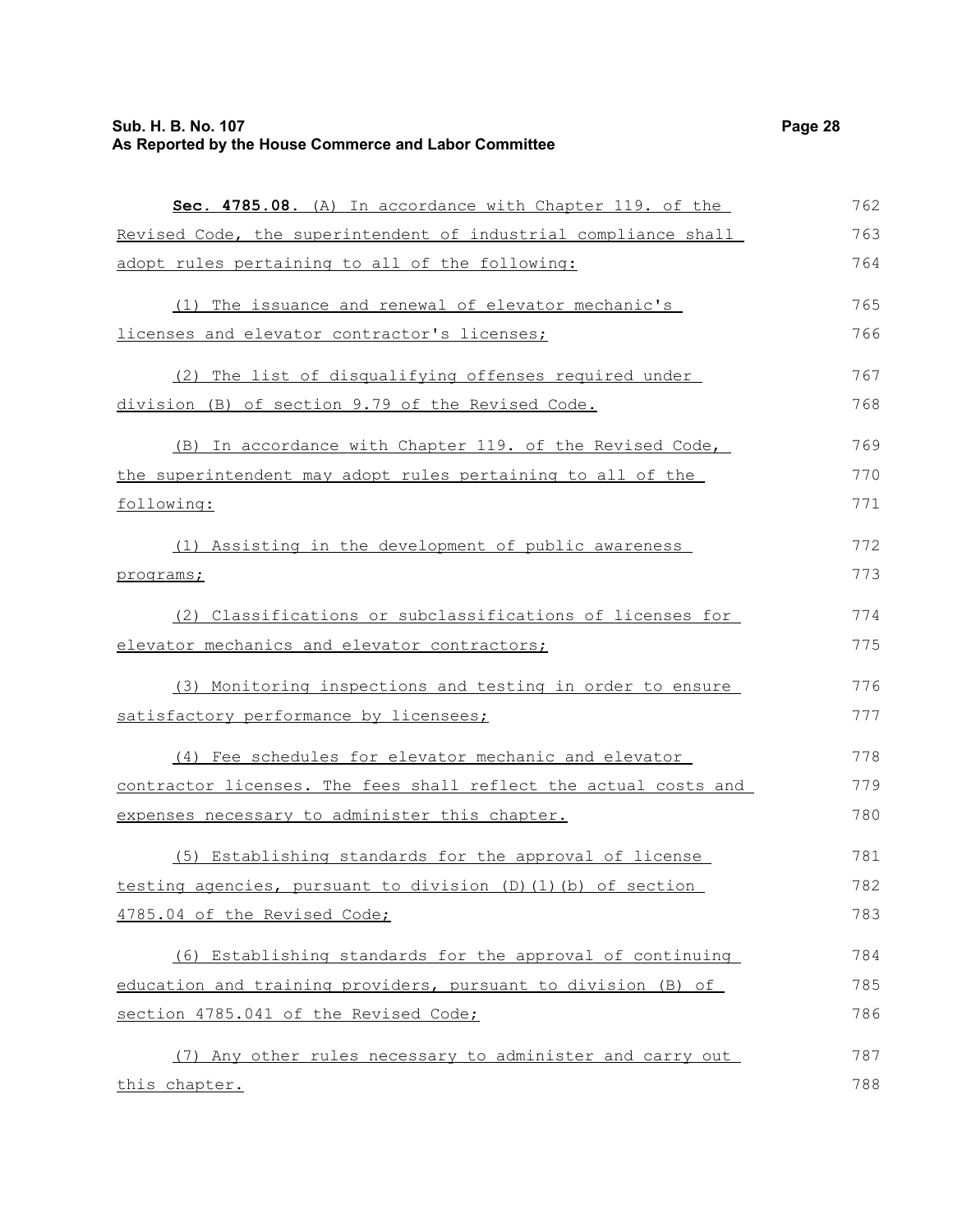### **Sub. H. B. No. 107 Page 29 As Reported by the House Commerce and Labor Committee**

| (C) Notwithstanding divisions (A) and (B) of this section        | 789 |
|------------------------------------------------------------------|-----|
| or Chapter 4105. of the Revised Code, the superintendent shall   | 790 |
| not adopt rules relating to the construction, maintenance, and   | 791 |
| repair of elevators, except as pertaining to licensing           | 792 |
| individuals under this chapter.                                  | 793 |
| (D) The superintendent may exercise such other powers and        | 794 |
| duties as are necessary to carry out the purpose and intent of   | 795 |
| <u>this chapter.</u>                                             | 796 |
| (E) Notwithstanding any provision of section 121.95 of the       | 797 |
| Revised Code to the contrary, the superintendent may adopt rules | 798 |
| pertaining to the issuance and renewal of elevator mechanic's    | 799 |
| licenses and elevator contractor's licenses that contain         | 800 |
| requlatory restrictions as described in that section without     | 801 |
| simultaneously removing two or more other existing requlatory    | 802 |
| restrictions.                                                    | 803 |
| Sec. 4785.09. (A) There is hereby created, within the            | 804 |
| division of industrial compliance within the department of       | 805 |
| commerce, the elevator safety review board.                      | 806 |
| (B) The board is responsible for investigating violations        | 807 |
| of this chapter, holding disciplinary administrative hearings,   | 808 |
| and assessing penalties in accordance with sections 4785.091 and | 809 |
| 4785.092 of the Revised Code.                                    | 810 |
| (C) The board consists of the following members:                 | 811 |
| The director of commerce or the director's designee;<br>(1)      | 812 |
| (2) A representative of the board of building standards;         | 813 |
| (3) The following individuals, appointed by the governor:        | 814 |
| One representative of a major elevator manufacturing<br>(a)      | 815 |
| company;                                                         | 816 |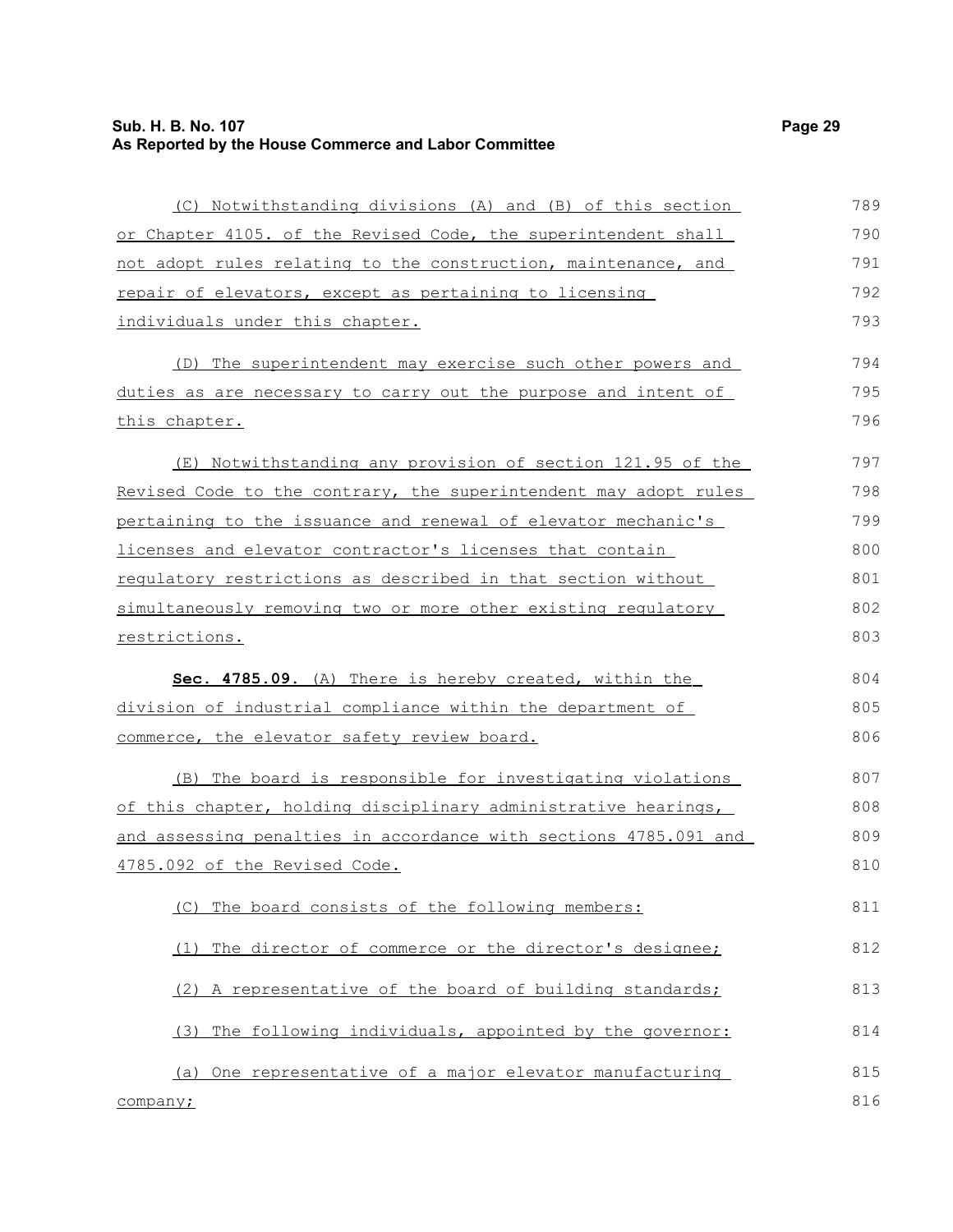| 30<br>'ane |
|------------|
|------------|

| (b) One representative of an elevator servicing company;         | 817 |
|------------------------------------------------------------------|-----|
| (c) One representative of the architectural design or            | 818 |
| elevator consulting profession;                                  | 819 |
| (d) One representative of the general public;                    | 820 |
| (e) One representative of municipal corporations in this         | 821 |
| state;                                                           | 822 |
| (f) One representative of building owners or managers;           | 823 |
| (g) One representative of the building trade, comprised of       | 824 |
| an individual providing conveyance services.                     | 825 |
| (D) The term of those members appointed to the board is          | 826 |
| three years. Vacancies shall be filled in the same manner as the | 827 |
| original appointments.                                           | 828 |
| (E) All members of the board shall serve without salary,         | 829 |
| but shall be reimbursed for all expenses necessary in the        | 830 |
| performance of their duties.                                     | 831 |
| (F) (1) The governor shall appoint one of the members to         | 832 |
| serve as chair of the board.                                     | 833 |
| (2) A majority of the board shall constitute a quorum.           | 834 |
| (3) The chair shall be the deciding vote in the event of a       | 835 |
| tie vote.                                                        | 836 |
| (G)(1) The board shall meet and organize within ten days         | 837 |
| after the appointment of its members and at such meeting shall   | 838 |
| elect from its members one secretary of the board to serve for a | 839 |
| term as prescribed in rules adopted by the board.                | 840 |
| (2) (a) The board shall meet not less than once a month and      | 841 |
| as often as the board considers necessary for the consideration  | 842 |
| of code regulations, appeals, and variances, and for the         | 843 |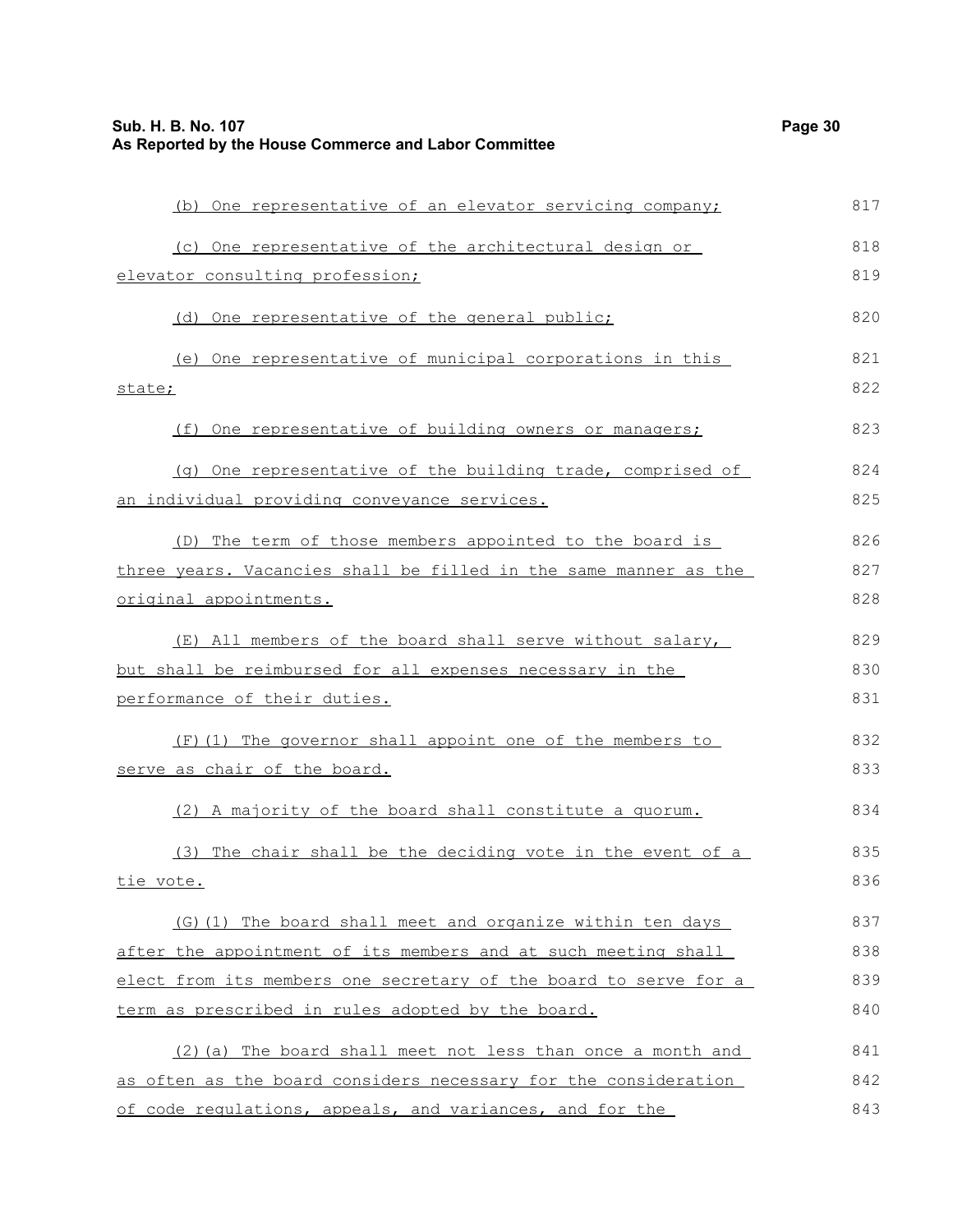| transaction of such other business as properly may come before   | 844 |
|------------------------------------------------------------------|-----|
| it.                                                              | 845 |
| (b) Special meetings shall be called as prescribed in            | 846 |
| rules adopted by the board.                                      | 847 |
| (H) The seat of any appointed board member absent from           | 848 |
| three consecutive meetings shall be deemed vacant.               | 849 |
| Sec. 4785.091. (A) The elevator safety review board may          | 850 |
| suspend or revoke a license issued pursuant to this chapter or   | 851 |
| subject the licensee to civil penalty if the board determines    | 852 |
| that one or more of the following applies to the licensee:       | 853 |
| (1) The licensee has been convicted of or pleaded quilty         | 854 |
| to a crime of moral turpitude or disqualifying offense as those  | 855 |
| terms are defined in section 4776.10 of the Revised Code and the | 856 |
| list adopted pursuant to division (A)(2) of section 4785.08 of   | 857 |
| the Revised Code.                                                | 858 |
| (2) The licensee has violated any provision of this              | 859 |
| chapter.                                                         | 860 |
| (3) The licensee has violated any rule adopted pursuant to       | 861 |
| this chapter.                                                    | 862 |
| (4) The licensee has demonstrated incompetence or                | 863 |
| untrustworthiness.                                               | 864 |
| (5) The licensee has engaged in fraud, misrepresentation,        | 865 |
| or deception in the conduct of business.                         | 866 |
| (6) The licensee has obtained or attempted to obtain a           | 867 |
| license or renewal of such license pursuant to this chapter by   | 868 |
| means of fraud, deception, or misrepresentation.                 | 869 |
| (7) The licensee has obtained or attempted to obtain an          | 870 |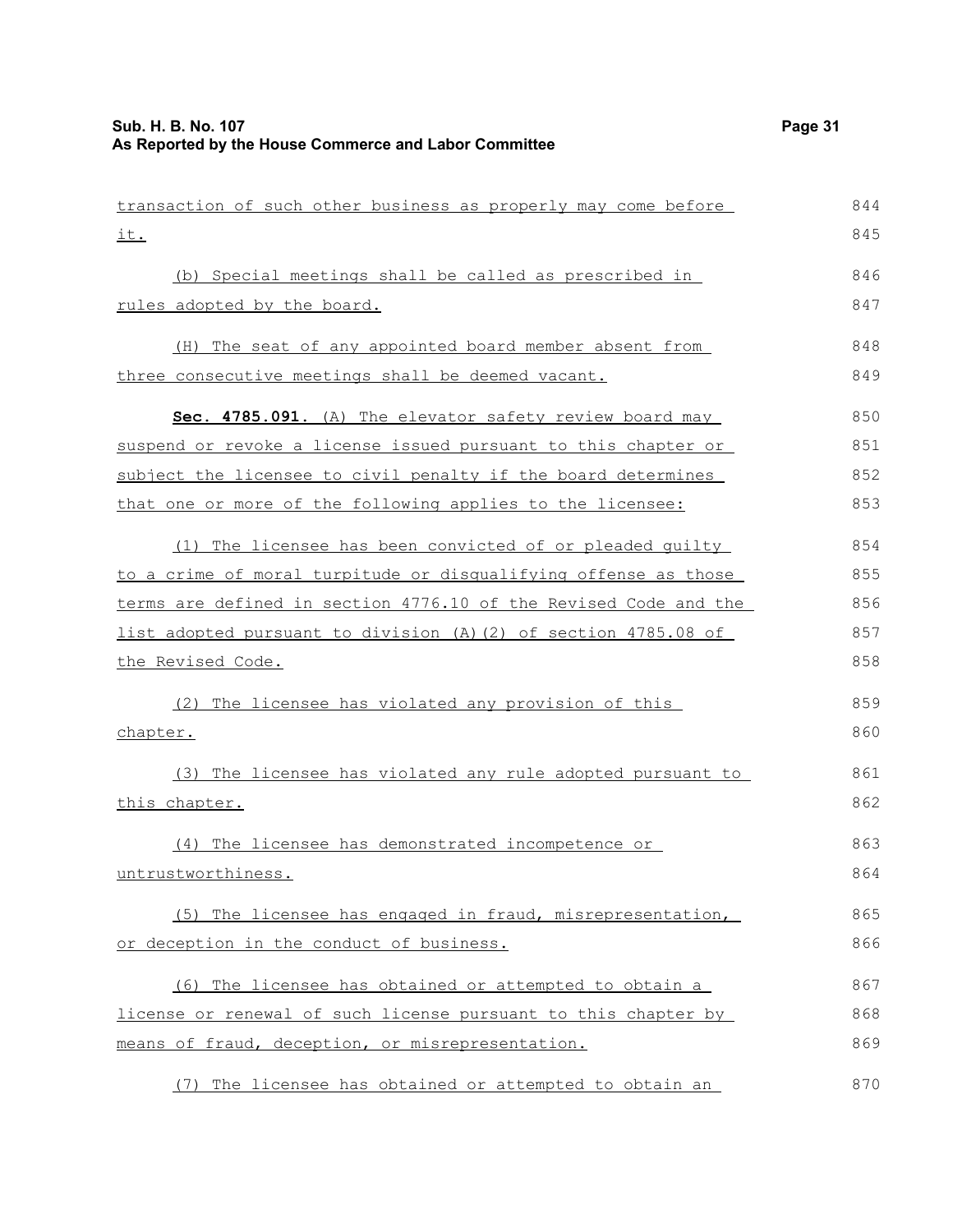| order, ruling, or authorization from the division of industrial  | 871 |
|------------------------------------------------------------------|-----|
| compliance by means of fraud or misrepresentation.               | 872 |
| (B) (1) An administrative action taken under division (A)        | 873 |
| of this section shall be made only after a hearing held by the   | 874 |
| board in accordance with Chapter 119. of the Revised Code.       | 875 |
| (2) Notice of such a hearing shall be provided to the            | 876 |
| licensee in question at least ten days prior to the hearing at   | 877 |
| the last known address appearing on the license, served          | 878 |
| personally or by registered mail.                                | 879 |
| The notice shall state the date, hour, and place of the          | 880 |
| hearing and set forth a statement of facts constituting the      | 881 |
| grounds for the charges against the licensee.                    | 882 |
| Sec. 4785.092. (A) (1) Any individual may request an             | 883 |
| investigation into an alleged violation of this chapter by       | 884 |
| giving notice to the elevator safety review board of a potential | 885 |
| violation or danger.                                             | 886 |
| (2) Such notice shall be in writing, shall set forth with        | 887 |
| reasonable particularity the grounds for the notice, and shall   | 888 |
| be signed by the individual making the request.                  | 889 |
| (3) On the request of any individual signing the notice,         | 890 |
| the individual's name shall not appear on any copy of such       | 891 |
| notice or any record published, released, or made available.     | 892 |
| (B) (1) If, on receipt of such a request, the board              | 893 |
| determines that there are reasonable grounds to believe that the | 894 |
| violation or danger exists, the board shall investigate whether  | 895 |
| or not a violation or danger exists.                             | 896 |
| (2) If the board determines that there are no reasonable         | 897 |
| grounds to believe that a violation or danger exists, the board  | 898 |